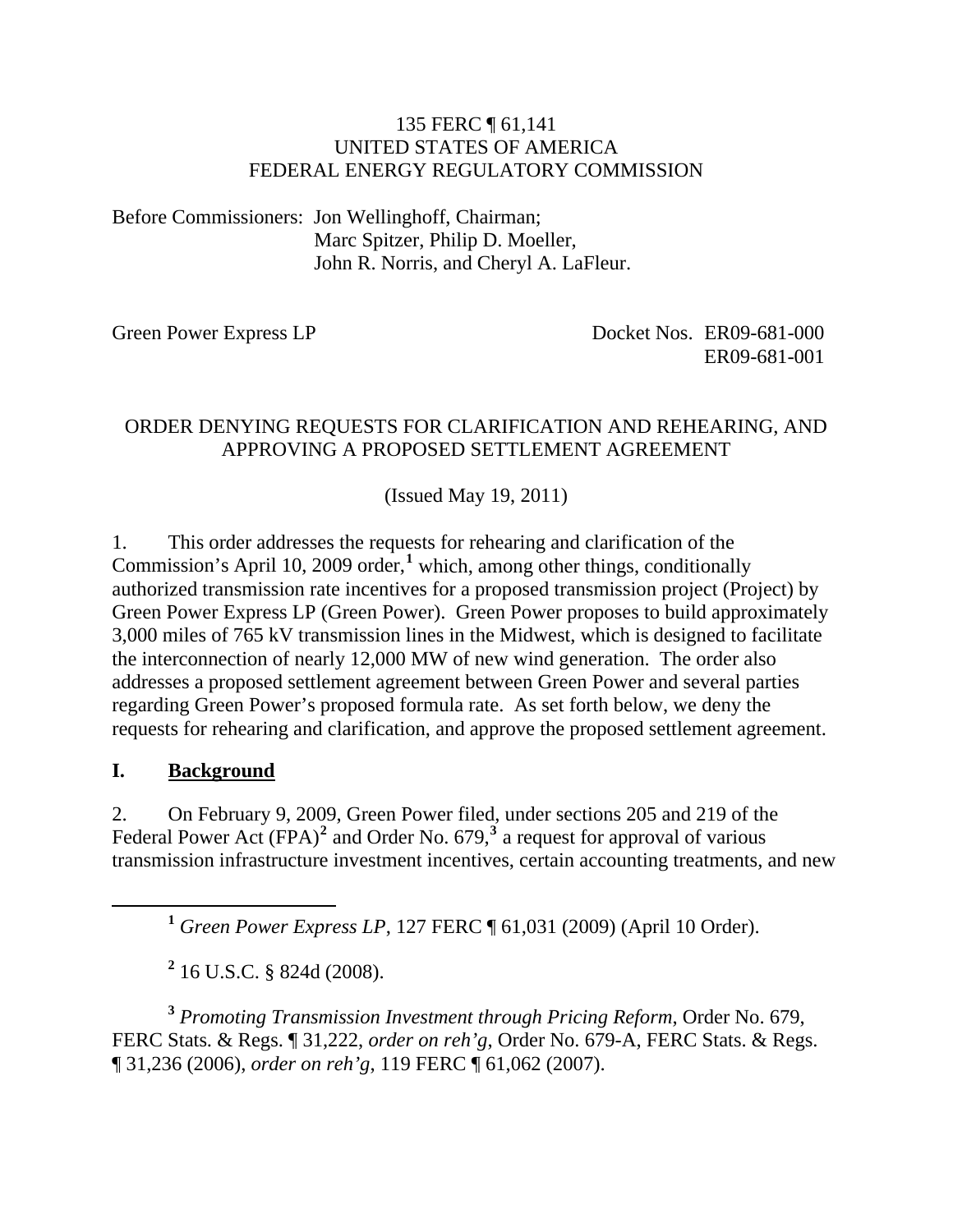*pro forma* tariff sheets that include a formula rate for transmission service. Green Power requested the following incentives and accounting treatments: (1) recovery of costs of abandoned facilities; (2) deferred recovery for start-up, development and pre-construction costs through the creation of regulatory assets; (3) 100 percent construction work in progress (CWIP) in rate base; (4) a hypothetical capital structure of 60 percent equity and 40 percent debt; and (5) a 160 basis point incentive Return on Equity (ROE) adder (50 basis points for participating in a Regional Transmission Organization (RTO), 100 basis points for being an independent transmission-only company, and 10 basis points for the risks and challenges related to the Project).

3. Green Power requested an overall ROE of 12.38 percent, which includes the 160 basis point incentive adder. Green Power supported its request with a Discounted Cash Flow (DCF) analysis showing a median ROE of 10.78 percent. In addition, Green Power requested that the Commission accept for filing a formula rate structure under which the costs of the Project will ultimately be recoverable through the applicable open access transmission tariffs of Midwest Independent Transmission System Operator, Inc. (Midwest ISO) and PJM Interconnection, L.L.C. (PJM).

4. As required by section 219 of the FPA and Order No. 679, Green Power provided evidence to support a finding that the Project would ensure reliability and/or reduce the cost of delivered power by reducing transmission congestion. In particular, Green Power provided a study intended to show that its Project was necessary to handle the more than 62 GW of proposed wind capacity that was in the Midwest ISO interconnection queue. Green Power argued that its Project was the best available option to meet this need. Green Power further claimed that the Project would help to ensure reliability in Midwest ISO by creating much needed system redundancy and additional transmission pathways for unexpected power flows. Additionally, Green Power asserted that it met the Commission's nexus test under Order No. 679, which requires an applicant to show a nexus between the requested incentives and the investment being made.

5. In the April 10 Order, the Commission found that Green Power satisfied the requirements of section 219 and Order No. 679 and, thus, conditionally granted the request for transmission infrastructure incentives. The Commission noted, however, that Green Power will have to make future filings before it can recover any incentive rate costs from customers. In addition, the Commission stated that the granting of incentives does not prejudge the findings of any Commission-approved transmission planning process or the siting procedures at state Commissions that will evaluate the Project before it is built. The Commission also granted Green Power's overall ROE of 12.38 percent, which reflected a base ROE of 10.78 percent and the 160 basis points that were conditionally authorized as incentives. Finally, the Commission found that Green Power's formula rates and rate protocols raised issues of material fact, accepted them subject to refund, and set the matter for a trial-type evidentiary hearing and settlement judge procedures.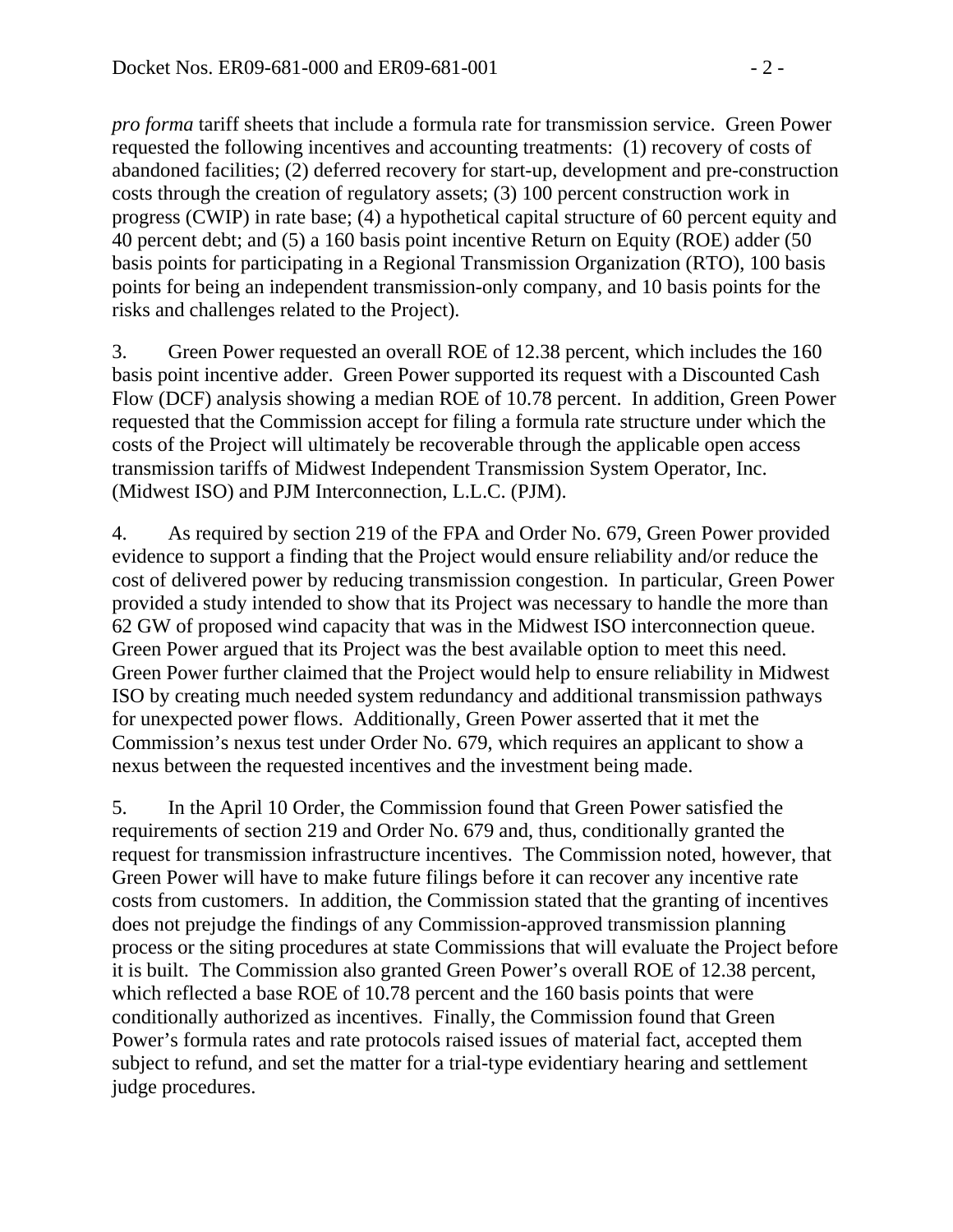6. On February 22, 2010, Green Power filed an Offer of Settlement (Settlement) in Docket No. ER09-681-000. The Settlement is intended to resolve all issues that the Commission set for hearing in the April 10 Order and includes as attachments revised *pro forma* tariff sheets with Green Power's proposed formula rate template and associated revised implementation protocols (Protocols). The revised Protocols set up a formal review process regarding Green Power's annual projected revenue requirement and true-up updates, which includes a requirement for Green Power to make annual informational filings with the Commission. The Settlement also states that the effective date of Green Power's proposed *pro forma* tariff sheets is deferred until Green Power meets all the conditions in the April 10 Order, including but not limited to the condition that the Project is approved by a Commission-approved regional transmission planning process.**[4](#page-2-0)**

### **II. Requests for Rehearing and Responsive Pleadings**

7. Several parties filed requests for rehearing and/or clarification of the April 10 Order. These parties are: Alliant Energy Corporate Services, Inc. (Alliant); American Municipal Power-Ohio, Inc. (AMP-Ohio); FirstEnergy Corporation and Old Dominion Electric Cooperative (together, FirstEnergy);<sup>[5](#page-2-1)</sup> Indiana Utility Regulatory Commission (Indiana Commission); Integrys Energy Group (Integrys); Minnesota Public Utilities Commission and Minnesota Office of Energy Security (collectively, Minnesota Agencies); Old Dominion; the Public Service Commission of Wisconsin (Wisconsin Commission); and Xcel Energy Services, Inc. (Xcel).**[6](#page-2-2)**

8. On May 8, 2009, the ISO/RTO Council**[7](#page-2-3)** filed a motion to intervene out of time and a request for clarification of the April 10 Order. ISO/RTO Council requests to

<span id="page-2-0"></span> **<sup>4</sup>** <sup>4</sup> On April 13, 2010, Settlement Judge David H. Coffman issued a Report on Offer of Settlement in Docket No. ER09-681-000.

<span id="page-2-1"></span>**5** Old Dominion Electric Cooperative (Old Dominion) also submitted a separate request for rehearing and/or clarification.

<span id="page-2-2"></span><sup>6</sup> Xcel filed its request for rehearing on behalf of itself and its utility operating company affiliates, the Northern States Power Companies. Collectively, they will be referred to as Xcel in this order.

<span id="page-2-3"></span><sup>7</sup> The ISO/RTO Council includes: Alberta Electric System Operation, California Independent System Operator, Electric Reliability Council of Texas, Independent Electricity System Operator of Ontario, Inc., ISO New England, Inc., Midwest ISO, New York Independent System Operator, Inc., PJM, Southwest Power Pool, Inc., and New Brunswick System Operator.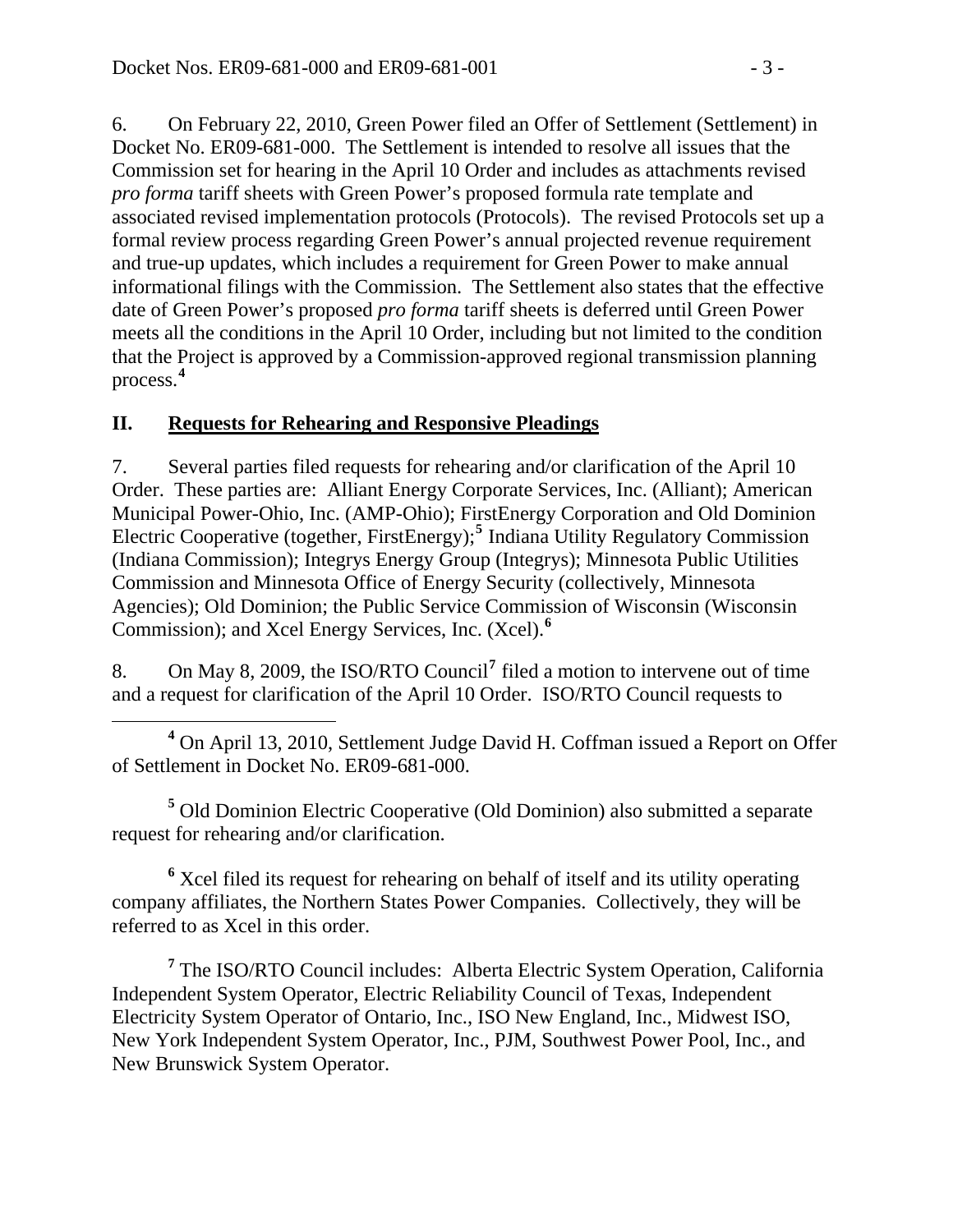intervene out of time "because only upon review of the Commission's April 10 Order did the [ISO/RTO Council] become aware, given some of the holdings in that Order, of the potential broad reaching implications of the Commission's April 10 Order on the regional transmission expansion planning processes of all transmission providers under the Commission's jurisdiction. This determination is of significant interest to the [ISO/RTO Council] and was not known to it earlier in the process."**<sup>8</sup>** Two members of the ISO/RTO Council, Midwest ISO and PJM are already parties to the proceeding.

9. Green Power filed an answer to the requests for rehearing and/or clarification on May 26, 2009.

### **III. Discussion**

### **A. Procedural Matters**

10. We deny ISO/RTO Council's motion to intervene out of time. When late intervention is sought after the issuance of a dispositive order, the prejudice to other parties and burden upon the Commission of granting the late intervention may be substantial. A moving party bears a high burden to demonstrate good cause for allowing late intervention.<sup>[9](#page-3-0)</sup> We find that the ISO/RTO Council has not met that burden and, thus, deny its untimely motion to intervene. We note, however, that clarifications sought by the ISO/RTO Council have been sought by other parties in this proceeding and, thus, are addressed below.

11. Rule 713(d)(1) of the Commission's Rules of Practice and Procedure**[10](#page-3-1)** generally prohibits an answer to a request for rehearing. Accordingly, we deny Green Power's motion to file an answer and will not consider its answer in this proceeding.

<span id="page-3-1"></span><span id="page-3-0"></span>**<sup>9</sup>** *See, e.g., Midwest Indep. Transmission Sys. Operator, Inc.*, 102 FERC ¶ 61,250, at P 7 (2003); *H.Q. Energy Serv. (U.S.), Inc. v. New York Indep. Sys. Operator, Inc.*, 100 FERC ¶ 61,028, at 61,072 (2002); *North Baja Pipeline LLC*, 99 FERC ¶ 61,028, at 61,109-10 (2002); *Florida Power & Light Co.*, 99 FERC ¶ 61,318, at 62,358 (2002).

**<sup>10</sup>** 18 C.F.R. § 385.713(d)(1) (2010).

**<sup>8</sup>** <sup>8</sup> ISO/RTO Council Motion to Intervene Out of Time at 4.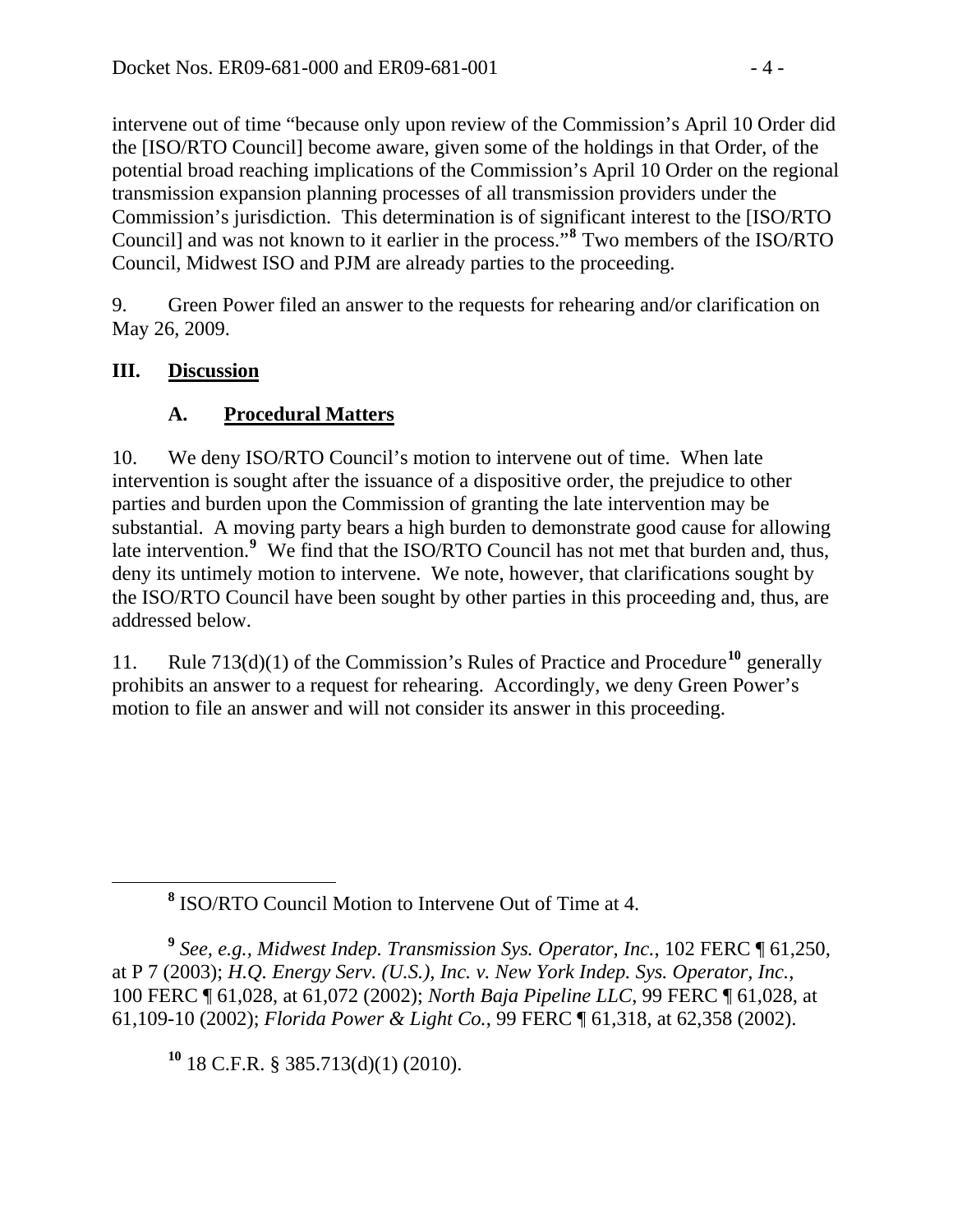#### **B. Rehearing**

#### **1. Impact on State and Regional Planning Processes**

#### **a. April 10 Order**

12. In the April 10 Order, the Commission addressed numerous concerns about how its determination regarding transmission incentives impacted the regional planning process and/or state regulatory processes. The Commission noted that while the Project would have to be evaluated by the relevant Commission-approved transmission planning processes, "such an evaluation is not a prerequisite to the Commission granting incentives."**[11](#page-4-0)** The Commission also stated that a determination on Green Power's request for incentives "does not prejudge the findings of a particular transmission planning process or the siting procedures at state commissions."**[12](#page-4-1)** The Commission in the April 10 Order also stated that its decision to grant incentives will not change how projects are considered under existing transmission planning initiatives and will not have an impact on existing projects that have already been incorporated into a transmission provider's expansion plans.**[13](#page-4-2)**

#### **b. Requests for Rehearing and Clarification**

13. Numerous parties request rehearing or seek clarification on whether and how the April 10 Order impacts state regulatory or regional transmission planning processes. Indiana Commission, as well as other parties, question whether the Commission's decision to grant incentives may override or interfere with the regional transmission planning process or the state regulatory process. Indiana Commission seek clarification on: (1) whether Green Power can proceed with construction of the Project, even if the Project is not approved in the regional transmission planning processes; (2) whether the Commission's approval of the Project establishes precedent that would obviate the need for future review by regional transmission planning entities; (3) whether the Commission's approval of incentives for the Project equates to the Commission's approval of the Project itself; (4) whether the Commission's approval of incentives for the Project create a presumption in favor of approval of the Project, either by the Commission or by the relevant RTOs; and (5) whether the Commission's approval of incentives for the Project creates a presumption in favor of any subsequent rate or tariff filing by Green Power. Indiana Commission also asked whether the Project would be

<span id="page-4-2"></span><span id="page-4-1"></span> $12^{\circ}$  *Id.* 

<span id="page-4-0"></span>**<sup>11</sup>** April 10 Order, 127 FERC ¶ 61,031 at P 42.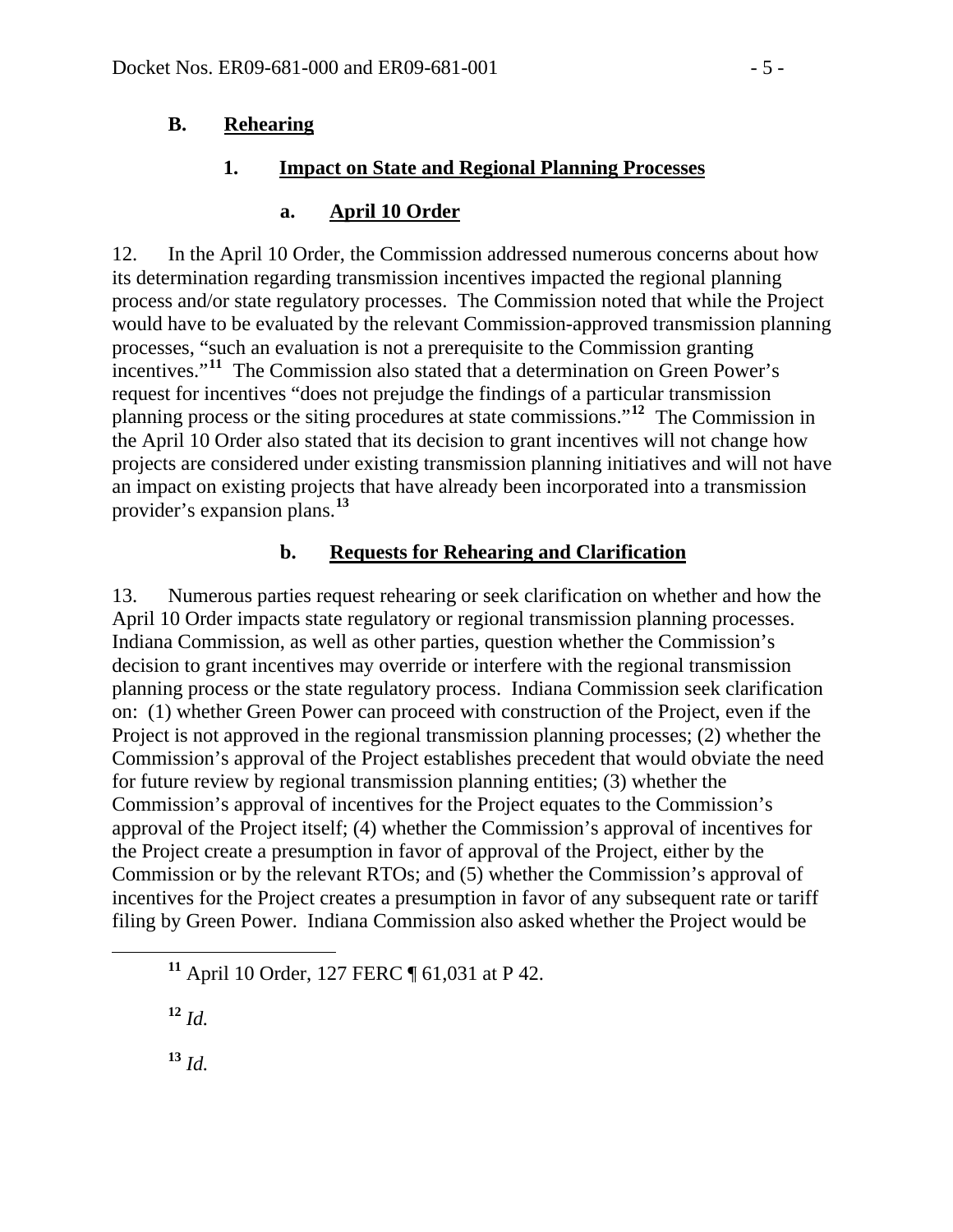eligible for rate recovery and incentives if the Project is reconfigured to make the lines more optimal within an RTO.

14. Alliant, AMP-Ohio, FirstEnergy, Minnesota Agencies, Wisconsin Commission and Xcel raise similar concerns in their requests for rehearing. Several parties assert that the Commission's decision to grant incentives disrupts and controverts the regional transmission planning process under Order No. 890. Alliant and other parties question how the Commission could have granted incentives when the proposed Project has not been vetted by the applicable regional transmission planning processes. Minnesota Agencies predict that the failure to vet the Project as part of a regional transmission planning process may lead to negative, unintended consequences. Integrys notes that the Project may not be the most economic or the planning process may reveal that other projects are better suited to protecting reliability and reducing congestion. It further asserts that the Commission has no ability to determine which project, if any, is best suited to addressing reliability concerns in the Midwest ISO. Integrys claims that the Commission would need cost benefit analysis to determine which project is best suited to address reliability concerns.

15. Xcel raises concerns about how the Project will be evaluated against other competing projects in the regional transmission planning process. Several parties question whether the Commission's approval of the Project precludes the possibility that other projects will also be considered in the planning process or whether it creates an undue preference for the Project in the planning process. Wisconsin Commission states that there is an issue as to the deference in planning, if any, that should be accorded by a RTO to the April 10 Order's findings respecting reliability and economics under section 219 of the FPA.

16. Wisconsin Commission seeks clarification regarding the language in the Ordering Paragraph (A), where the Commission found that the effective date of Green Power's proposed tariff sheets will be deferred until the Project is approved by a Commissionapproved regional transmission planning process and the Commission approves a cost allocation mechanism for the Project.**[14](#page-5-0)** Wisconsin Commission requests that the

<span id="page-5-0"></span><sup>14</sup> April 10 Order, 127 FERC ¶ 61,031 at Ordering Paragraph (A) states:

Green Power's proposed *pro forma* tariff sheets are hereby conditionally accepted for filing, suspended and set for hearing and settlement judge procedures, as described below. The effective date for the proposed *pro forma* tariff sheets is deferred until the Green Power Project: (1) is approved by a Commission-approved regional transmission planning processes; and (2) the Commission approves a cost allocation mechanism for the Project, as discussed more fully above.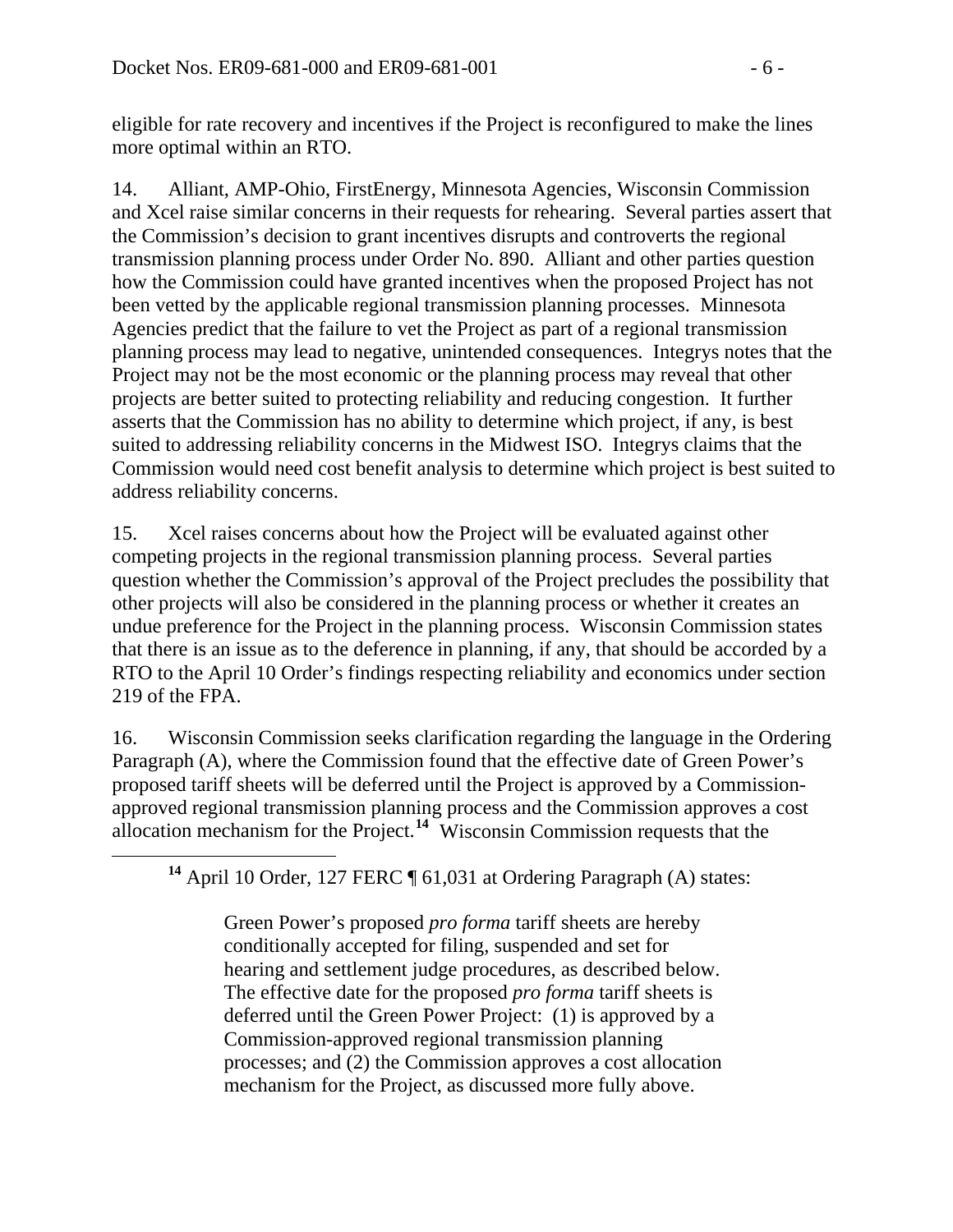Commission clarify that the ordering paragraph should have also required that the Project be approved by applicable state commission before the *pro forma* tariff sheets can take effect.

#### **c. Commission Determination**

17. Parties question the Commission's decision to grant incentives prior to the Project being vetted through a regional transmission planning process or by a state commission and, thus, argue that the request for incentives is premature. We deny those requests for rehearing. As the Commission noted in the April 10 Order, our authority to grant transmission incentives is not limited by whether a project has started or completed the regional transmission planning process or whether it has been approved by a state regulatory or siting commission. Rather, as the Commission stated in Order No. 679, "we will not require participation in regional planning processes as a precondition for obtaining incentives, as section 219 does not require such a precondition."**[15](#page-6-0)** The April 10 Order is consistent with that policy and, thus, we will not grant rehearing.

18. We reiterate the Commission's statements in Order No. 679**[16](#page-6-1)** and in the April 10 Order,<sup>[17](#page-6-2)</sup> that the decision not to make participation in a regional transmission planning process a precondition for obtaining incentives is not meant to diminish or undermine the importance of the regional transmission planning or state commission review process. On the contrary, as the Commission stated in Order No. 679, the "[r]egional planning processes can help determine whether a given project is needed, whether it is the better solution, and whether it is the most cost-effective option in light of other alternatives (e.g., generation, transmission and demand response)."**[18](#page-6-3)** The findings in the April 10 Order do not alter our belief in the important role of the regional transmission planning and state review processes.

19. The April 10 Order also does not diminish the need for the Project to be vetted in a regional transmission planning process and by state regulatory commissions. As the Commission noted in the April 10 Order, Green Power acknowledged that the Project must be evaluated through relevant Commission-approved regional transmission planning processes and must receive approvals and siting authorizations in various combinations

<span id="page-6-1"></span>**<sup>16</sup>** *Id.*

<span id="page-6-2"></span>**<sup>17</sup>** April 10 Order, 127 FERC ¶ 61,031 at P 42.

<span id="page-6-3"></span>**<sup>18</sup>** Order No. 679, FERC Stats. & Regs. ¶ 31,222 at P 58.

<span id="page-6-0"></span>**<sup>15</sup>** Order No. 679, FERC Stats. & Regs. ¶ 31,222 at P 58.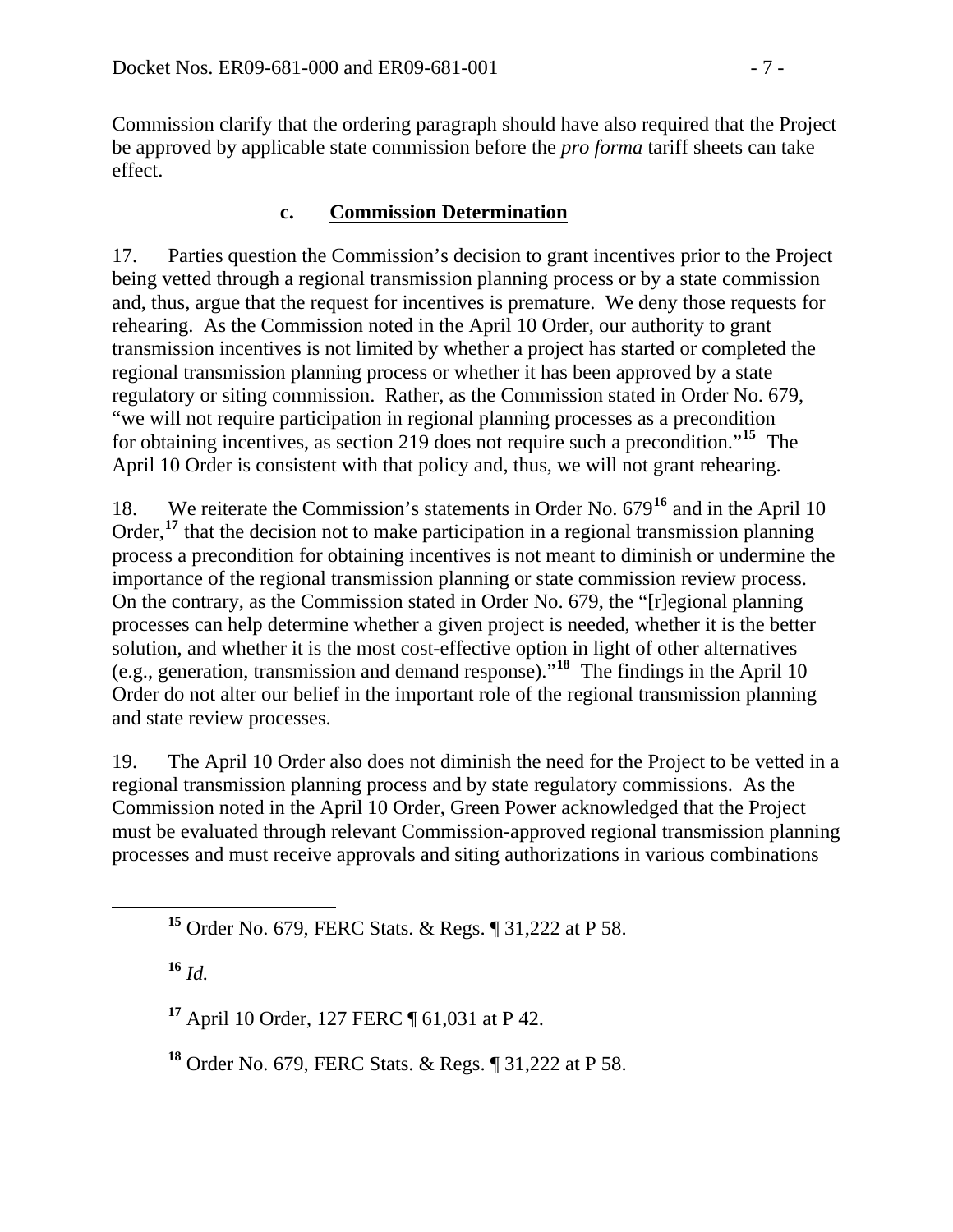from seven states prior to being built.**<sup>19</sup>** In addition, Midwest ISO has confirmed that Green Power submitted the Project into the Midwest ISO Commission-approved regional transmission planning process and that any Commission action will not change how Midwest ISO evaluates the Project.<sup>20</sup> Given these facts, we anticipate that the Project will be reviewed by the relevant regional transmission planning process and/or state regulatory commissions.

20. Furthermore, the April 10 Order did not modify or otherwise controvert the review that will be conducted in any regional transmission planning process or by any state regulatory commission. Thus, while the Commission approved the rate incentives for the Project in the April 10 Order, Green Power's authority to construct the Project is not affected by the April 10 Order. As the Commission stated in the April 10 Order, granting an incentive request does not "prejudge the findings of a particular transmission planning process or the siting procedures at state commissions."**[21](#page-7-0)** Such approval also does not indicate a preference for the Project over any other project. As the Commission has previously stated,**[22](#page-7-1)** the appropriate forum to address whether one or more competing transmission projects should be built is through the regional planning process and the appropriate state siting process. The decision on which project should be built will be based on the rules, regulations, and laws that govern those processes.

21. As the Commission stated in *Tallgrass*, the Commission "reviews each request for incentives on its own merits and on a case-by-case basis."**[23](#page-7-2)** The only project before the Commission is the one proposed by Green Power. Thus, the April 10 Order only addressed whether this specific project meets the requirements for incentives under Commission policy.

22. We also recognize that, as the Project is evaluated through the relevant regional transmission planning and state regulatory processes, there may be changes to the Project. However, as the Commission found when addressing similar concerns in *Pioneer Transmission LLC*, we clarify that such changes will not necessarily alter the basis upon

**<sup>19</sup>** April 10 Order, 127 FERC ¶ 61,031 at P 23, 42.

 $^{20}$  *Id.* P 42.

**<sup>21</sup>** *Id.*

<span id="page-7-1"></span><span id="page-7-0"></span>**<sup>22</sup>** *See, e.g., Tallgrass Transmission, LLC*, 125 FERC ¶ 61,248, at P 57 (2008) (*Tallgrass*).

<span id="page-7-2"></span>**<sup>23</sup>** *Id.* P 42 (citing *Pacific Gas & Elec. Co.*, 123 FERC ¶ 61,067 (2008); *Central Maine Power Co.*, 125 FERC ¶ 61,079 (2008)).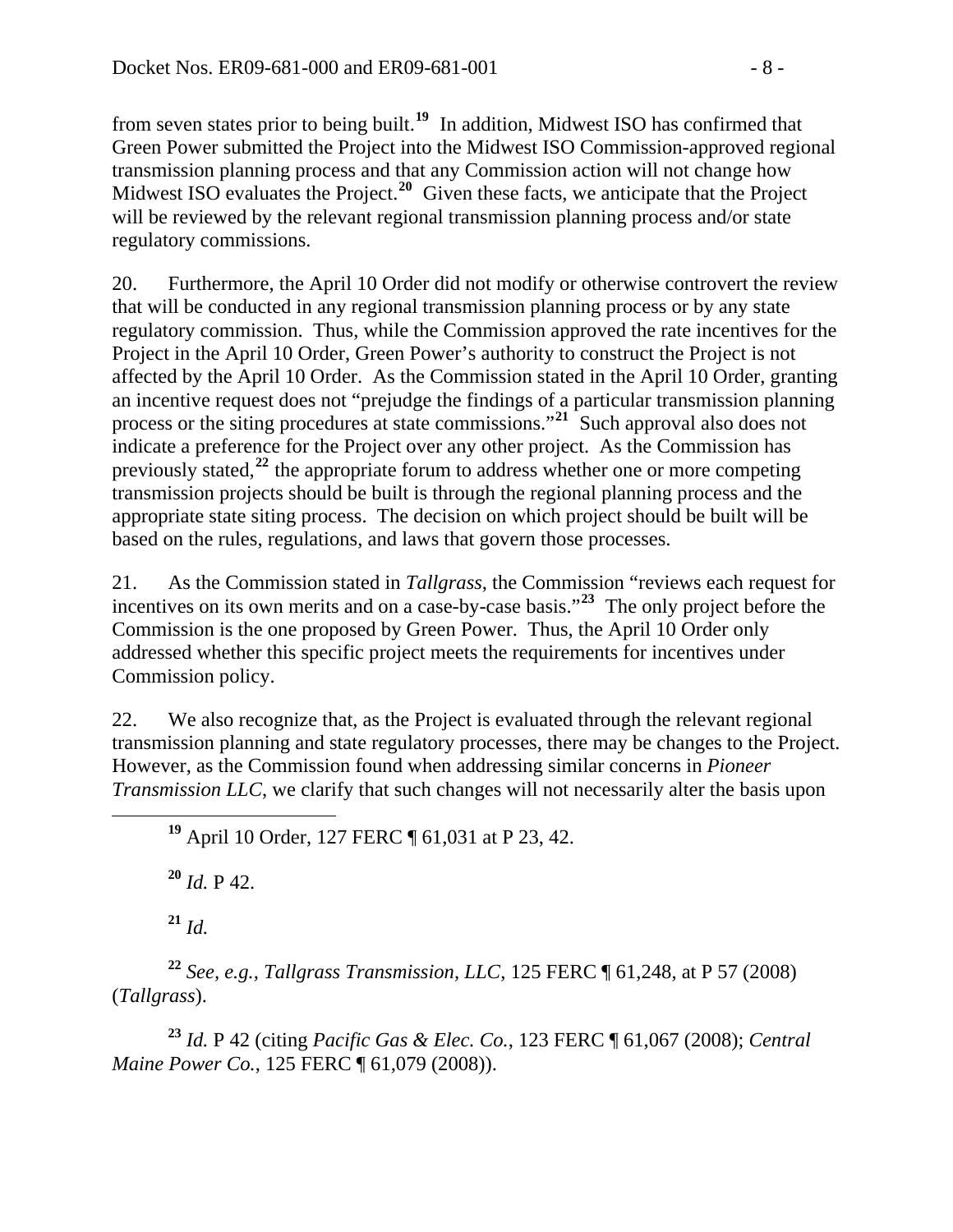which the Commission granted transmission incentives in the April 10 Order.<sup>24</sup> If the Project is modified in a manner that renders invalid the basis for granting the transmission incentives in the April 10 Order, Green Power should seek approval of changes in the subsequent section 205 filing.**<sup>25</sup>** Likewise, to the extent it is believed that the Project is modified in a manner that renders invalid the basis for the transmission incentives that the Commission authorize in the April 10 Order, an entity or the Commission may raise its concerns when the section 205 filings are made to incorporate actual tariff sheets into the Midwest ISO and/or PJM tariffs,**<sup>26</sup>** or in a section 206 proceeding.**<sup>27</sup>** Thus, we deny as premature the requests for clarification regarding whether the Project will be eligible for rate recovery and incentives if it is reconfigured during the regional transmission planning processes.

23. We also will reject arguments that the Commission erred by not conducting a costbenefit analysis of the Project. The Commission in Order Nos. 679 and 679-A decided that applicants for incentive-based treatments do not have to provide a cost-benefit analysis.**[28](#page-8-0)** We find the parties' arguments regarding the need for a cost-benefit analysis to be a collateral attack on these orders.

24. Finally, we will deny as unnecessary Wisconsin Commission's request that the Project be approved by the applicable state regulatory processes before the proposed *pro forma* tariff sheets can take effect. The Commission found that the effective date for the proposed *pro forma* tariff sheets is deferred until the Project: (1) is approved by a

**<sup>24</sup>** 130 FERC ¶ 61,044, at P 21 (2010) (*Pioneer*).

**<sup>25</sup>** Order No. 679, FERC Stats. & Regs. ¶ 31,222 at P 78, "If an applicant obtains a declaratory order and the proposal changes from the facts on which the declaratory order was issued, the applicant may seek another declaratory order or wait to seek approval of the changes in the subsequent section 205 filing. In that event, interested parties may challenge the changes in the section 205 proceeding."

**<sup>26</sup>** As the Commission noted in the October 10 Order, Green Power filed *pro forma*  tariff sheets, which will need to be replaced by actual tariff sheets. Green Power acknowledged that there will need to be a future filing under section 205 or 206 of the FPA before any tariff sheets are incorporated into the Midwest ISO and/or PJM tariffs. (April 10 Order, 127 FERC ¶ 61,031 at P 104).

**<sup>27</sup>** 16 U.S.C. § 824e (2006).

<span id="page-8-0"></span>**<sup>28</sup>** Order No. 679, FERC Stats. & Regs. ¶ 31,222 at P 65; Order No. 679-A, FERC Stats. & Regs. ¶ 31,236 at P 35-40.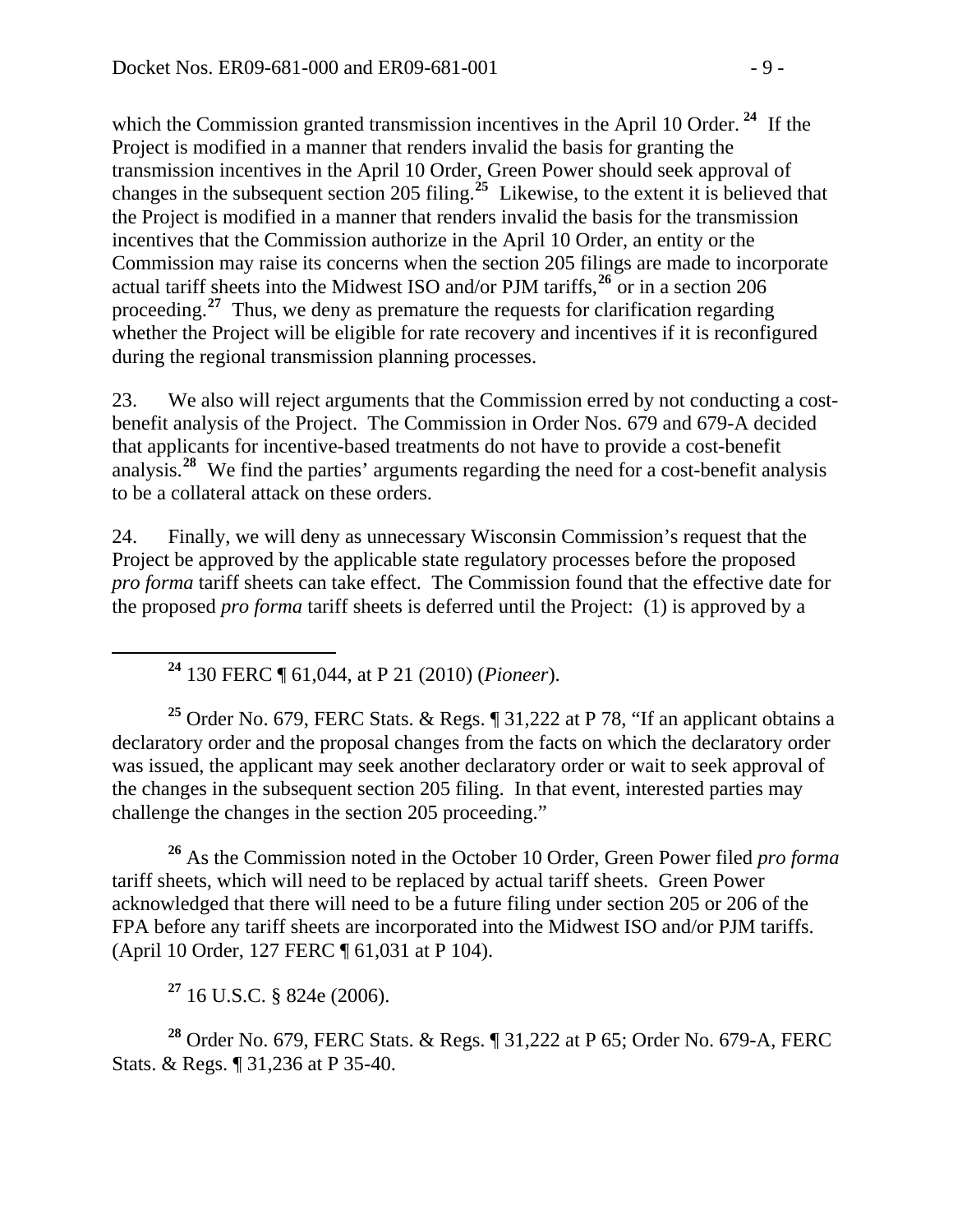Commission-approved regional transmission planning processes; and (2) the Commission approves a cost allocation mechanism.**<sup>29</sup>** However, regardless of when the *pro forma*  tariff sheets take effect, Green Power has acknowledged that it will need to obtain approval from applicable state regulatory authorities before the Project can be built, including from the Wisconsin Commission.**<sup>30</sup>** In addition, as we reiterate above, the April 10 Order did not modify or otherwise controvert the review that will be conducted by any state regulatory commission. The Commission also required Green Power to make future filings before it would be able to recover any costs from customers under the formula rate in its proposed *pro forma* tariff sheets. **<sup>31</sup>** Therefore, Wisconsin Commission will have the opportunity to raise any concerns about the Project both through its own regulatory process at the state level and in future proceedings at the Commission.

### **2. Reliability or Congestion Requirements**

### **a. April 10 Order**

25. In the April 10 Order, the Commission found that Green Power "adequately demonstrated that the Project will ensure reliability and/or reduce the cost of delivered power by reducing transmission congestion and, thus, meets the requirements of section 219."**[32](#page-9-0)** In particular, the Commission noted that Green Power provided a study that analyzed the existing transmission system in the region, the amount of generation in Midwest ISO's generation interconnection queue, future renewable energy expansion scenarios, and existing renewable portfolio standards in various states. Based on its analysis, Green Power established a target of improving transfer capability in the region by approximately 12,000 MW.**[33](#page-9-1)**

26. The Commission found in the April 10 Order that Green Power's analysis showed that its proposed Project would provide a robust transmission backbone that would provide reliability and congestion benefits. Among these benefits, the Commission noted that the Project would: (1) reduce congestion in the future by facilitating the integration of wind energy in the upper Midwest; (2) ensure reliability by providing a robust transmission backbone that is capable of transmitting large amounts of power; and

**<sup>30</sup>** *See id.* P 23.

- **<sup>31</sup>** *Id.*, Ordering Paragraph (B).
- <span id="page-9-0"></span>**<sup>32</sup>** *Id.* P 38.
- <span id="page-9-1"></span>**<sup>33</sup>** *Id.*

**<sup>29</sup>** April 10 Order, 127 FERC ¶ 61,031 at Ordering Paragraph (A).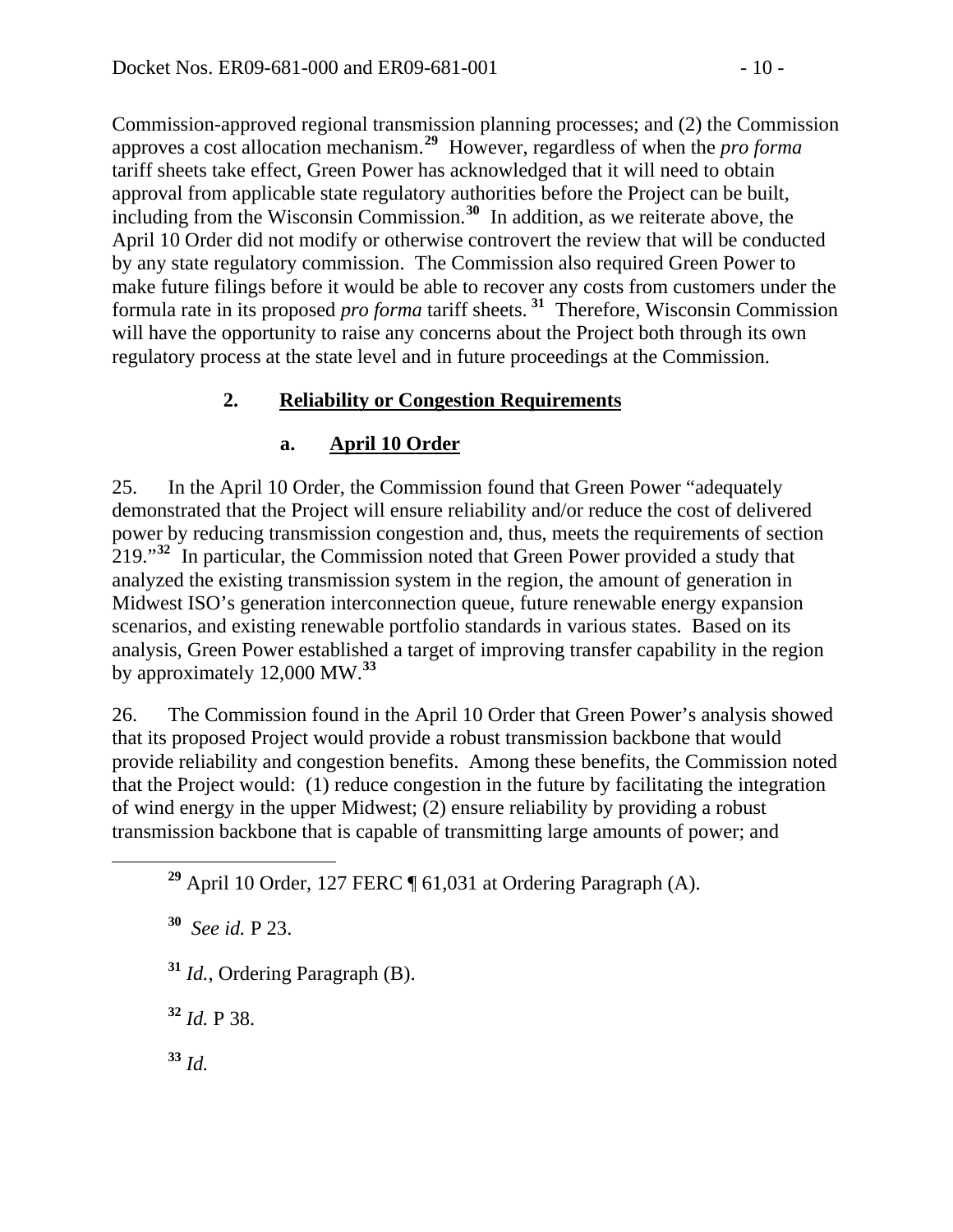(3) improve the voltage profile of underlying lower voltage networks.**<sup>34</sup>** Additionally, the Commission found that the Project would help to relieve congestion on the paths identified in the 2006 Department of Energy Congestion Report.**<sup>35</sup>**

# **b. Request for Rehearing**

27. Several parties argue that Green Power failed to satisfy the requirement under section 219 and Order No. 679 to provide proof that the Project will improve reliability or reduce the cost of delivered power. For example, Integrys argues that the record does not support the Commission's findings that the Project will provide reliability benefits and reduce congestion. Specifically, Integrys argues that: (1) Green Power acknowledged that additional studies will be needed to determine the Project's reliability benefits, including how the Project will impact the existing 345 kV system; (2) there was insufficient evidence to find that the existing 345 kV could not handle unexpected power flows or that there is a present reliability need on the existing system; and (3) the Project has not been fully analyzed and vetted by a Commission-approved regional transmission planning process and, thus, the findings are incomplete. Based on these assertions, Integrys claims that the Commission's decision was arbitrary and capricious.

28. Alliant, AMP-Ohio, Minnesota Agencies, Wisconsin Commission, and Xcel make similar arguments regarding the Commission's expedited consideration and approval of the Project. They assert that such expedited consideration did not allow time for the Project to be incorporated into established Commission-approved transmission planning processes in order to ascertain the true impacts and benefits of the Project on the overall transmission system in the region.

29. FirstEnergy suggests that the Commission violated section 219 and Order No. 679 by "rubber stamping" Green Power's application. FirstEnergy notes that the Commission found that the Project will be able to handle unexpected energy flow and will unload existing lower voltage networks in the Midwest ISO,<sup>[36](#page-10-0)</sup> but FirstEnergy asserts that the addition of any 765 kV transmission would have these attributes. It further questions how the testimony of an engineer-employee of the applicant, along with generic observations about potential renewable generation and regional transmission to serve that generation is sufficient to meet the requirements of section 219.

**<sup>34</sup>** *Id.* P 40-41.

 $35$  *Id.* P 41.

<span id="page-10-0"></span>**<sup>36</sup>** FirstEnergy Request for Rehearing at 12-13 (citing April 10 Order, 127 FERC ¶ 61,031 at P 40).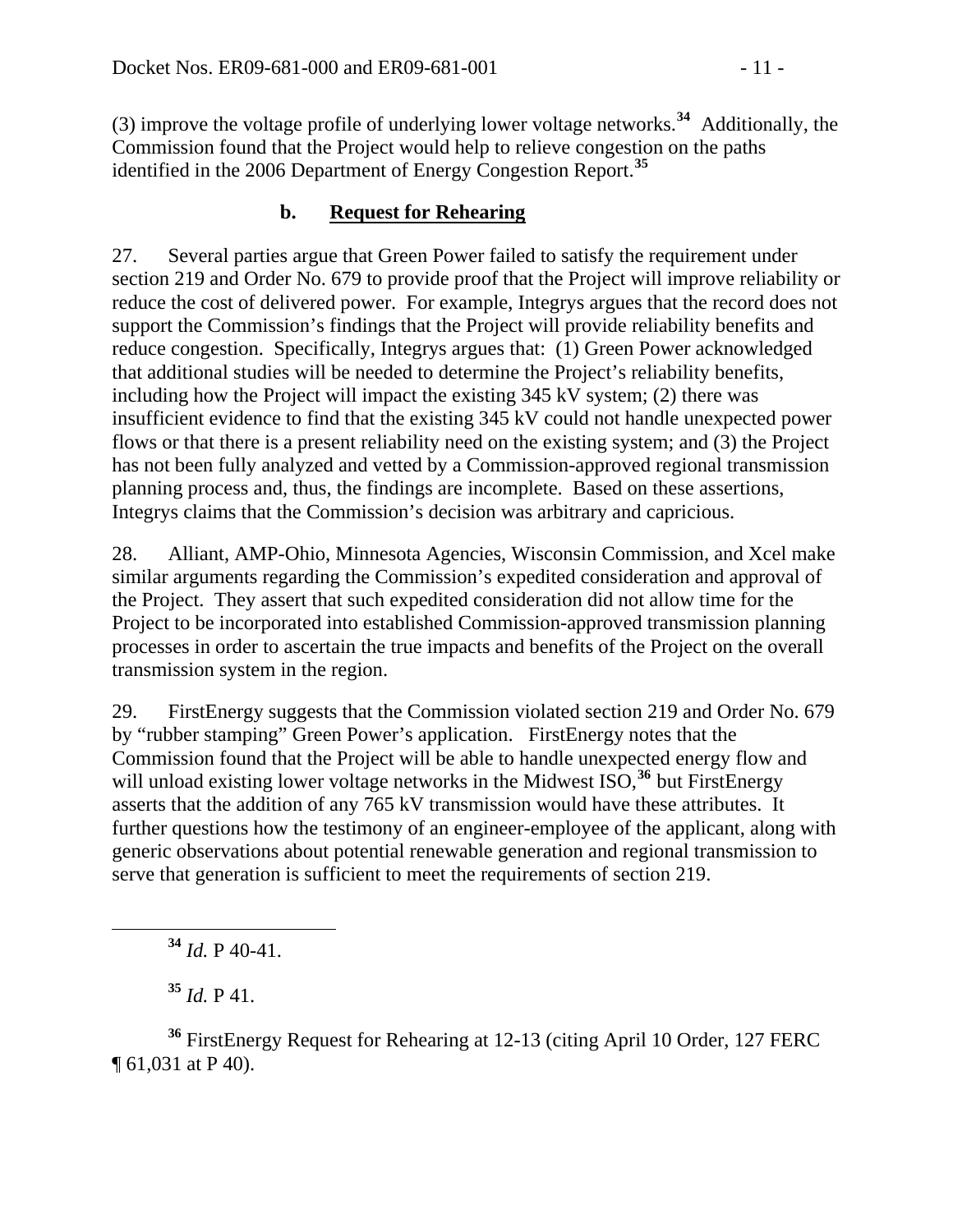30. Integrys also argues that there are disputed issues of material fact regarding the Commission's finding on reliability and, thus, argues that the Commission erred by not requiring a hearing to develop additional evidence. Specifically, Integrys claims that there are disputed facts related to whether the Project: (1) actually solves a current reliability need; (2) is the best (i.e., most economical) project to resolve future reliability or congestion issues; and (3) would cause other reliability issues on the existing 345 kV system that would not occur if direct-current (DC) lines were built instead of Green Power's proposed alternating-current (AC) lines. Integrys argues that the record should remain open at least until the results of a Commission-approved regional transmission planning process have been completed, which will allow parties to raise these factual issues at a later time.

31. Integrys further claims that the Commission erred by granting the incentives under section 219 instead of section 205 of the FPA. Integrys notes that the Commission has inherent authority under section 205 to grant transmission incentives and, unlike section 219, it does not require a showing that the Project will improve reliability or reduce the cost of delivered power. Integrys requests that the Commission consider granting the incentives under section 205.

### **c. Commission Determination**

32. We deny the request for rehearing of the finding in the April 10 Order that the Project meets the requirements of section 219 and Order No. 679. Contrary to the assertions of FirstEnergy, the Commission did not "rubber stamp" Green Power's application for transmission incentives. The Commission in the April 10 Order carefully analyzed the Project vis-à-vis the current and projected needs of the transmission system in the region, which is expected to need approximately 25,000 MW of new renewable resources in the next 10 to 15 years to comply with renewable portfolio standards.**[37](#page-11-0)** Green Power provided an engineering affidavit and detailed studies showing that the Project would reduce congestion in the region and improve reliability. The Commission stated that Green Power's evidence showed that the Project will: "(1) reduce congestion in the future by facilitating integration and delivery of low-cost wind energy in the upper Midwest; (2) ensure reliability by providing a robust transmission backbone that is capable of moving large amounts of power and handling unscheduled flows; and (3) improve the voltage profile of underlying lower voltage networks."**[38](#page-11-1)**

<span id="page-11-0"></span>33. The parties requesting rehearing do not dispute that the addition of 12,000 MW of transfer capability would improve reliability or reduce congestion in the region. Nor do

**<sup>37</sup>** April 10 Order, 127 FERC ¶ 61,031 at P 39.

<span id="page-11-1"></span>**<sup>38</sup>** *Id.* P 41 (citations omitted).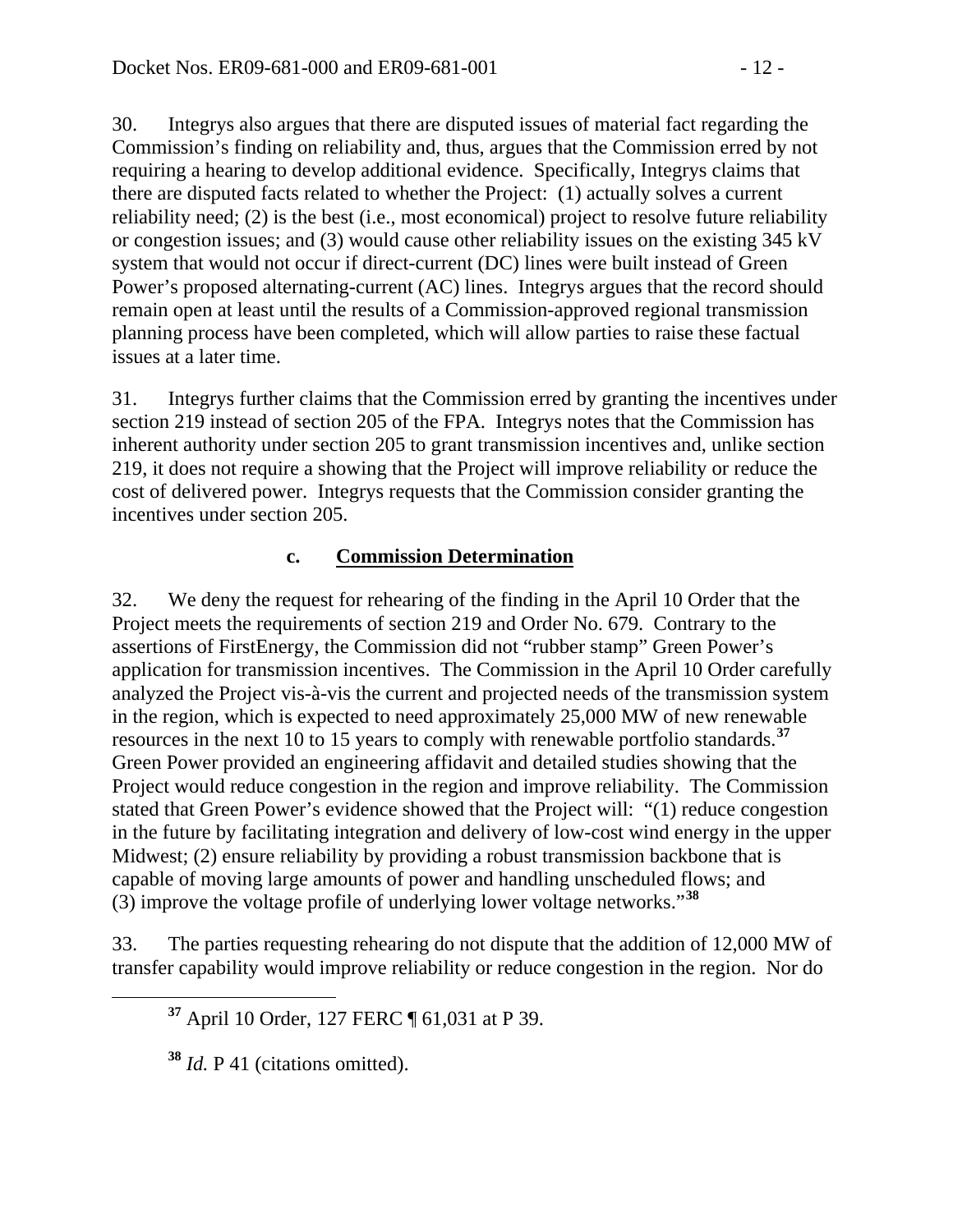they challenge whether there will be a significant increase of renewable generation in the region or the inadequacies of the current transmission system to handle this increased amount of generation. Rather, the parties argue that the Commission's approval of the incentives application was premature because the Project has not been fully studied and has not been vetted through a Commission-approved regional transmission planning process or by a state commission. They also argue that additional studies will be needed to determine the true impacts or benefits of the Project on the regional transmission system.

34. The Commission addressed these issues in the April 10 Order. Green Power acknowledged that the Project will have to undergo further detailed studies as part of the planning review process and these studies will likely require Green Power to make some modifications to the Project. These facts, however, do not undermine the initial study or the reliability and congestion benefits that were clearly evident in that study. Green Power, as the Commission stated in the April 10 Order, "made an adequate showing to satisfy the requirements of section 219."<sup>[39](#page-12-0)</sup> Parties have presented no new arguments or raised any new facts to persuade us to reconsider our findings in the April 10 Order.

35. Further, the Commission stated in the April 10 Order, "[w]e disagree with commenters that believe Green Power's filing is premature. Although Green Power acknowledges that the Project will have to be evaluated through a Commission-approved transmission planning process, such evaluation is not a prerequisite to the Commission granting incentives."**[40](#page-12-1)** The Commission further stated that its decision to grant incentives does not prejudge the findings of a particular transmission planning process or relevant state authorities and will not change their rules for evaluating projects.**[41](#page-12-2)** This determination is consistent with Commission precedent and we find no basis to change it here.

36. We also disagree with the claim that Green Power's request for incentives should have been set for hearing because there were disputed issues of material fact. While parties assert that the Commission should have held hearings to determine whether the Project was the most economic or best solution, as we discuss above, that is not relevant to our review under Order No. 679. Nor do we need to determine whether DC lines would provide superior reliability benefits than the AC lines Green Power has proposed. That issue and the facts surrounding that issue will be reviewed in the regional transmission planning processes and by state regulatory authorities. The decisions about

<span id="page-12-2"></span><span id="page-12-1"></span><span id="page-12-0"></span> **<sup>39</sup>** *Id.* **<sup>40</sup>** *Id.* P 42. **<sup>41</sup>** *Id.*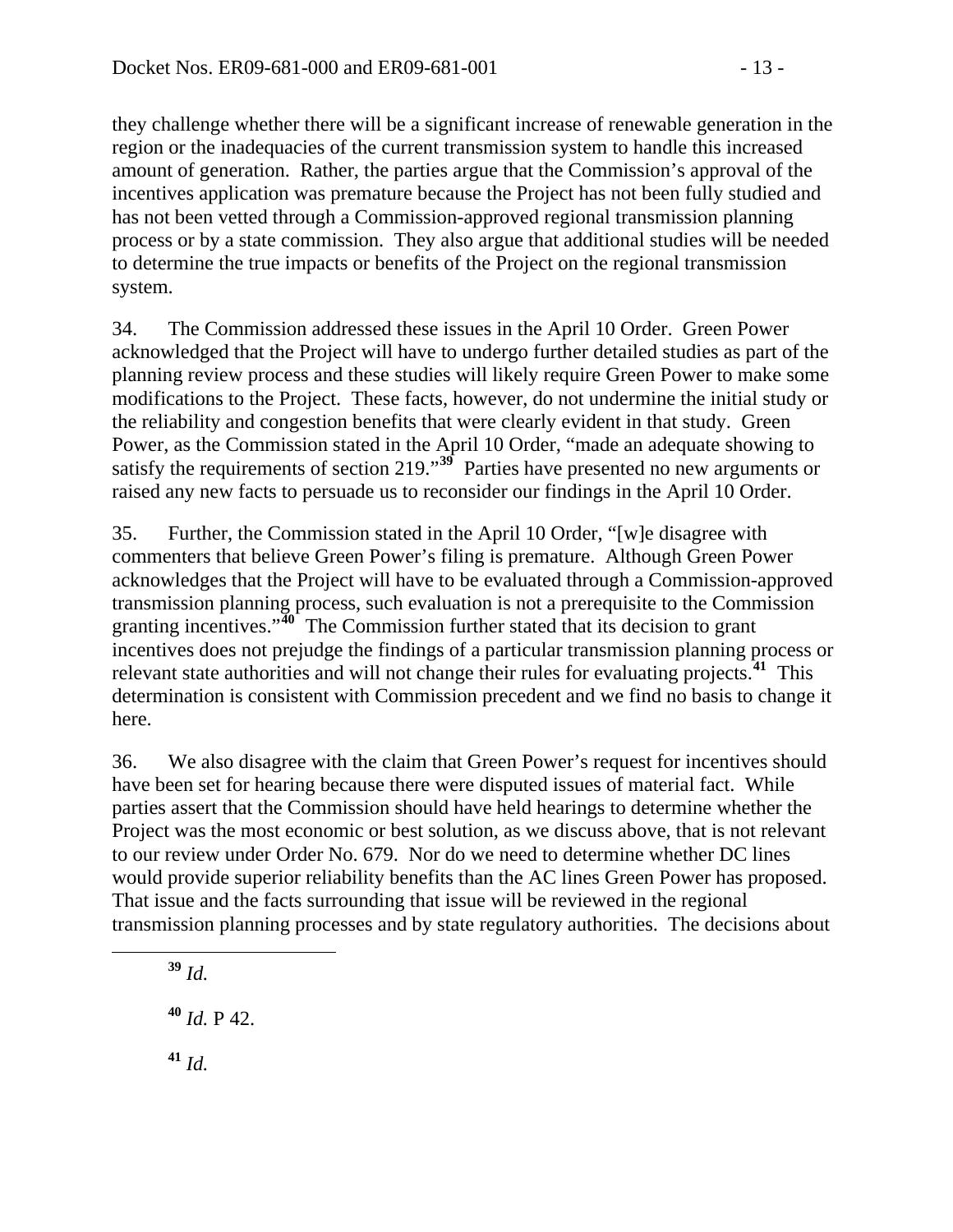which projects should be built do not change our finding that the Project as a whole will ensure reliability and reduce congestion in the region.

37. Finally, we disagree with Integrys's claim that the Commission erred by granting incentives under section 219 instead of section 205 of the Federal Power Act. Green Power requested incentive rate treatment under section 205 or, in the alternative, section 219 of the FPA. The Commission determined that Green Power satisfied the requirements of section 219 and, accordingly, granted incentive rate treatment pursuant to that provision.

# **3. Nexus**

# **a. April 10 Order**

38. In the April 10 Order, the Commission found that Green Power had satisfied the nexus test as outlined in Order No. 679-A, which requires the Commission to analyze the relationship between the total package of incentive being sought and the demonstrable risks and challenges being faced by the applicant proposing a project. As part of that inquiry, the April 10 Order noted that the Commission has found the question of whether a project is "routine" to be particularly probative. The Commission in the April 10 Order analyzed and found that the Project satisfied the nexus test for each incentive being sought.**[42](#page-13-0)**

# **b. Requests for Rehearing and Clarification**

39. FirstEnergy argues that the Commission erred by finding a nexus between the incentives being sought and the investment being made by Green Power. In particular, FirstEnergy argues that Green Power did not show how the receipt of incentives, individually or as a package, would have impacted Green Power's ability to obtain financing. It claims that the simple assertion that Green Power intends to build a large scale project is not sufficient to meet the requirements of Order No. 679.

40. FirstEnergy also questions how the Commission could have found a nexus when it is unclear who will ultimately own or develop the Project. For example, FirstEnergy claims that it is impossible to determine whether a 60/40 equity/debt structure is appropriate and necessary to encourage transmission development without knowing the identity of Green Power's partners and eventual owners of the Project. Similarly, FirstEnergy questions how the Commission could determine the reasonableness of the proxy group and the requested 12.38 percent ROE without knowing the ultimate owners of the Project.

<span id="page-13-0"></span>**<sup>42</sup>** *Id.* P 44-46.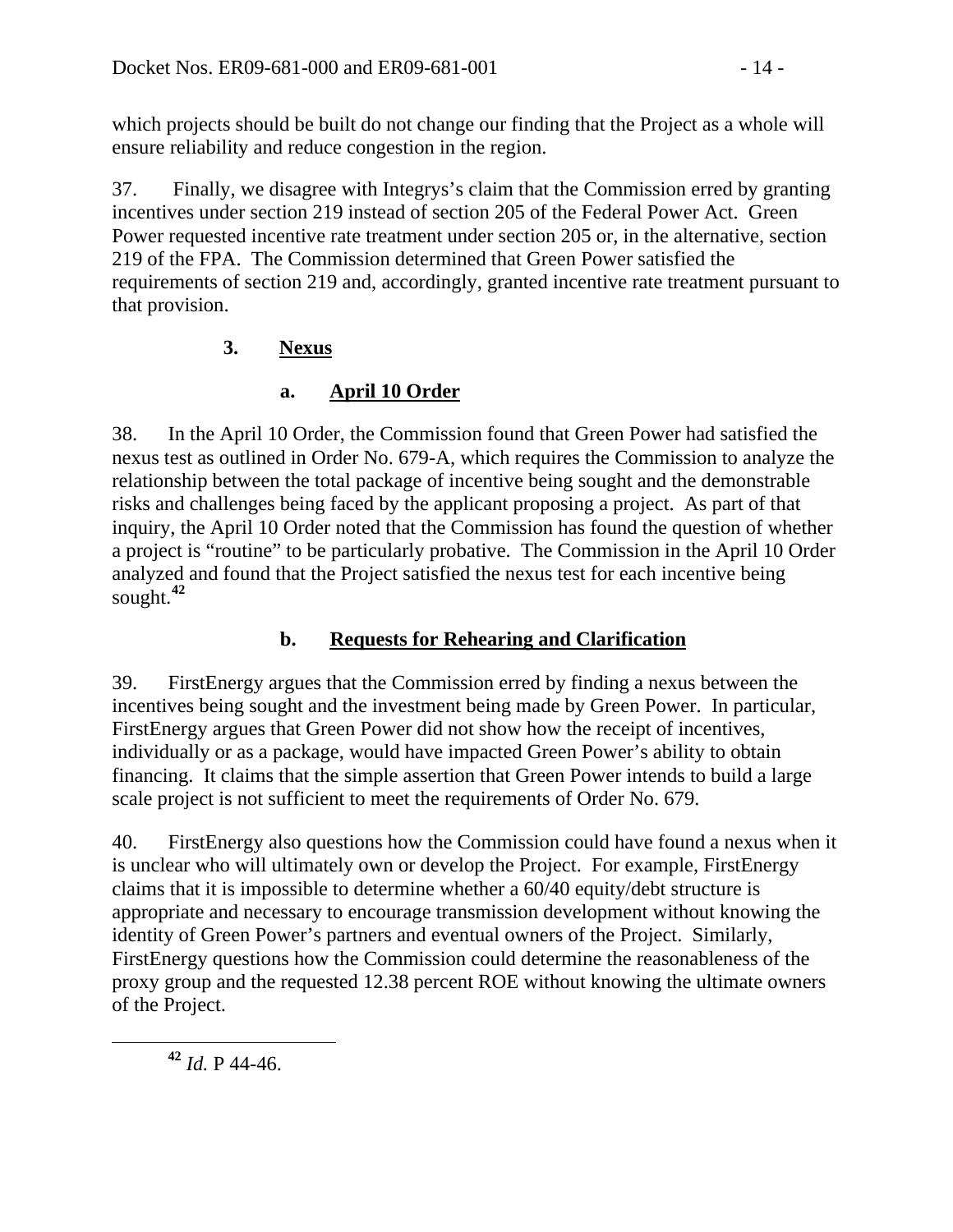#### **c. Commission Determination**

41. Contrary to FirstEnergy's claims, Green Power provided sufficient evidence to show that it was entitled to incentives because of the size of the project. Green Power's application provided substantial evidence regarding the nexus between each requested incentive and the risks and challenges associated with the Project. Green Power adequately supported its request for CWIP by providing evidence that approval of CWIP would improve cash flow, lower borrowing costs and result in better rate stability for customers. Similarly, Green Power provided evidence showing that the abandoned plant incentive was warranted to offset numerous regulatory and governmental risks and to provide potential investors with an opportunity to recover some of their investment if the Project is abandoned for reasons beyond Green Power's control. This evidence satisfied the requirements of Order No. 679.

42. We also reject arguments that the Commission erred by finding a nexus when it is unclear who will ultimately own or develop the Project. While the Green Power partnership may change in the future, the Commission did not base its determination on a future hypothetical company. Rather, the Commission based its determination on the Green Power partnership at the time of its application. The parties have not provided us with a basis for revisiting that decision on rehearing.

### **4. Return on Equity and Incentive Adders**

#### **a. April 10 Order**

43. In the April 10 Order, the Commission granted the Project three ROE incentive adders totaling 160 basis points. The three adders for the Project are: (1) a 10 basis point incentive adder in recognition of the size, scope, benefits, risks and challenges of the Project; <sup>[43](#page-14-0)</sup> (2) a 50 basis point ROE adder for Green Power's participation in an RTO; <sup>[44](#page-14-1)</sup> and (3) a 100 basis point adder in recognition of Green Power's status as independent transmission-only company.**[45](#page-14-2)** These three ROE adders totaling 160 basis points were added to Green Power's requested base ROE of 10.78 percent and, thus, provided Green

**<sup>43</sup>** April 10 Order, 127 FERC ¶ 61,031 at P 80.

<span id="page-14-1"></span><span id="page-14-0"></span>**<sup>44</sup>** *Id.* P 85 (effective on the date Green Power becomes a transmission-owning member of an RTO and places the Project under an RTO's operational control).

<span id="page-14-2"></span>**<sup>45</sup>** *Id*. P 86-87 (conditioned on Green Power promptly informing the Commission of any changes in its partnership agreement, or any other agreement, or new facts (including but not limited to any new financial interests acquired in or by market participants)).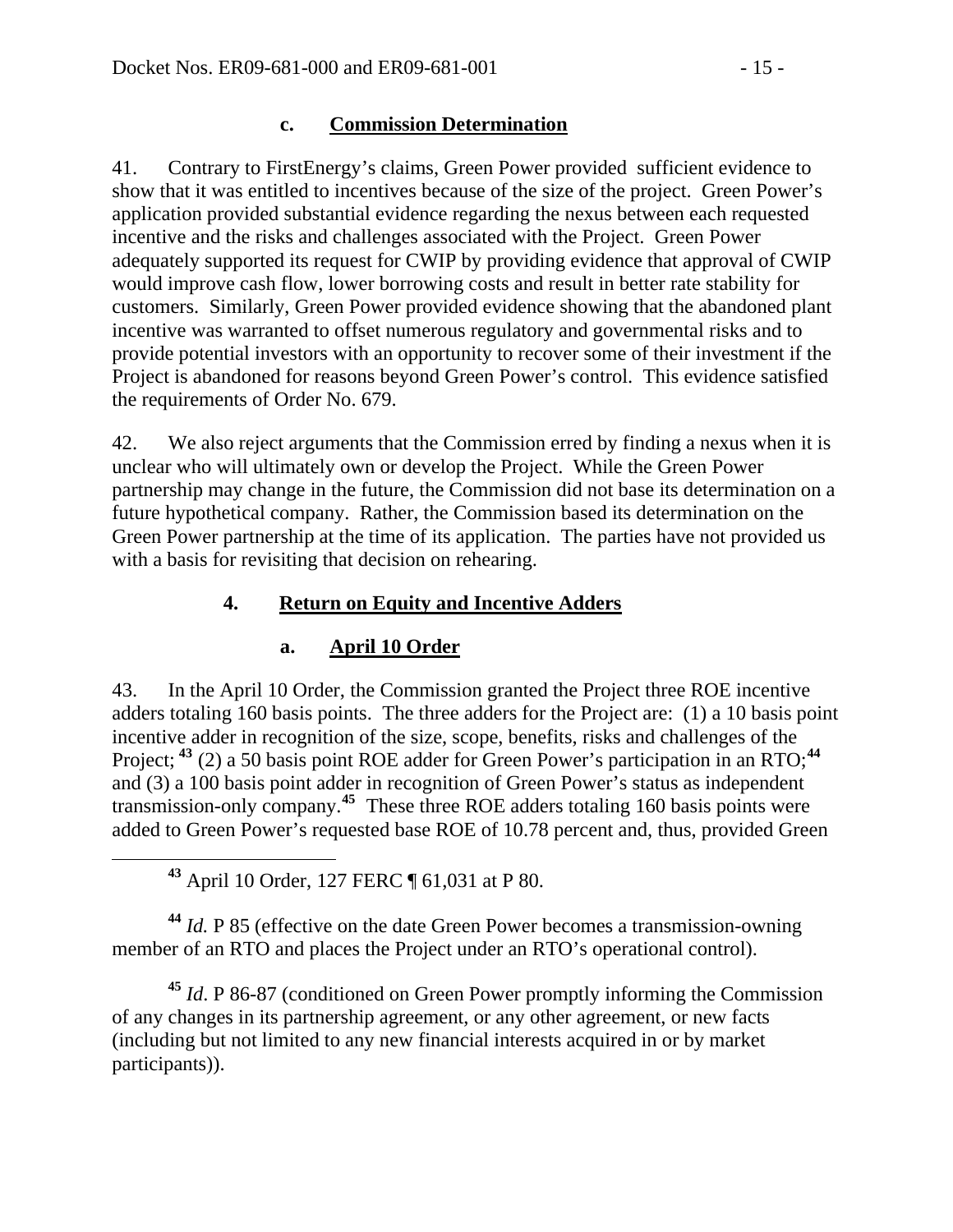Power an overall ROE of 12.38 percent for the Project. The Commission also found that Green Power's proposed base ROE of 10.78 percent is reasonable because the Commission's analysis supported a median return on equity of 10.79 percent and a range of reasonableness of 8.91 percent through 14.29 percent.**<sup>46</sup>**

#### **b. Requests for Rehearing and Clarification**

44. Old Dominion states that the Commission failed to strike a reasonable balance in granting Green Power's requested ROE of 12.38 percent, including the 160 basis point ROE incentive adder, without a hearing. In particular, Old Dominion states that the Commission's failure to set Green Power's ROE for an evidentiary hearing was an arbitrary and capricious departure from long-standing Commission practice without adequate explanation, was contrary to Commission regulations, and deprived the protesting parties of due process. Old Dominion argues that the Commission's effort to arrive at a reasonable ROE simply by making adjustments to the cost of capital analysis submitted by Green Power was inadequate and improperly deprived parties of the opportunity to address disputed issues of material fact concerning calculation of the base ROE.

45. AMP-Ohio states that the Commission failed to respond to AMP-Ohio's argument that the non-ROE incentives shift virtually all risk to ratepayers, such that the ROE incentives rewarded to stockholders, allegedly to compensate them for risk, are unnecessary. AMP-Ohio states that the Commission failed to consider adequately the reduction in investor-perceived risk resulting from the non-ROE incentives when granting ROE incentives and establishing the return on equity.

#### **c. Commission Determination**

46. We deny Old Dominion's and AMP-Ohio's requests for rehearing regarding the ROE and the ROE incentive adders. The Commission recently addressed similar arguments in *Pioneer*. In that order, like this one, Old Dominion and AMP-Ohio raised various challenges regarding the Commission's authority to make upfront ROE determinations, as well as its authority to grant ROE incentive adders, without setting both issues for hearing. The Commission rejected those arguments stating that it "need not conduct an evidentiary hearing when there are no disputed issues of material fact, and even where there are disputed issues, the Commission need not conduct a hearing if they may be adequately resolved on the written record."**[47](#page-15-0)** The Commission further stated that

**<sup>46</sup>** *Id*. P 92.

<span id="page-15-0"></span>**<sup>47</sup>** *Id.* P 35 (citing *Moreau v. FERC*, 982 F.2d 556, 568 (D.C. Cir. 1993) (citations omitted)).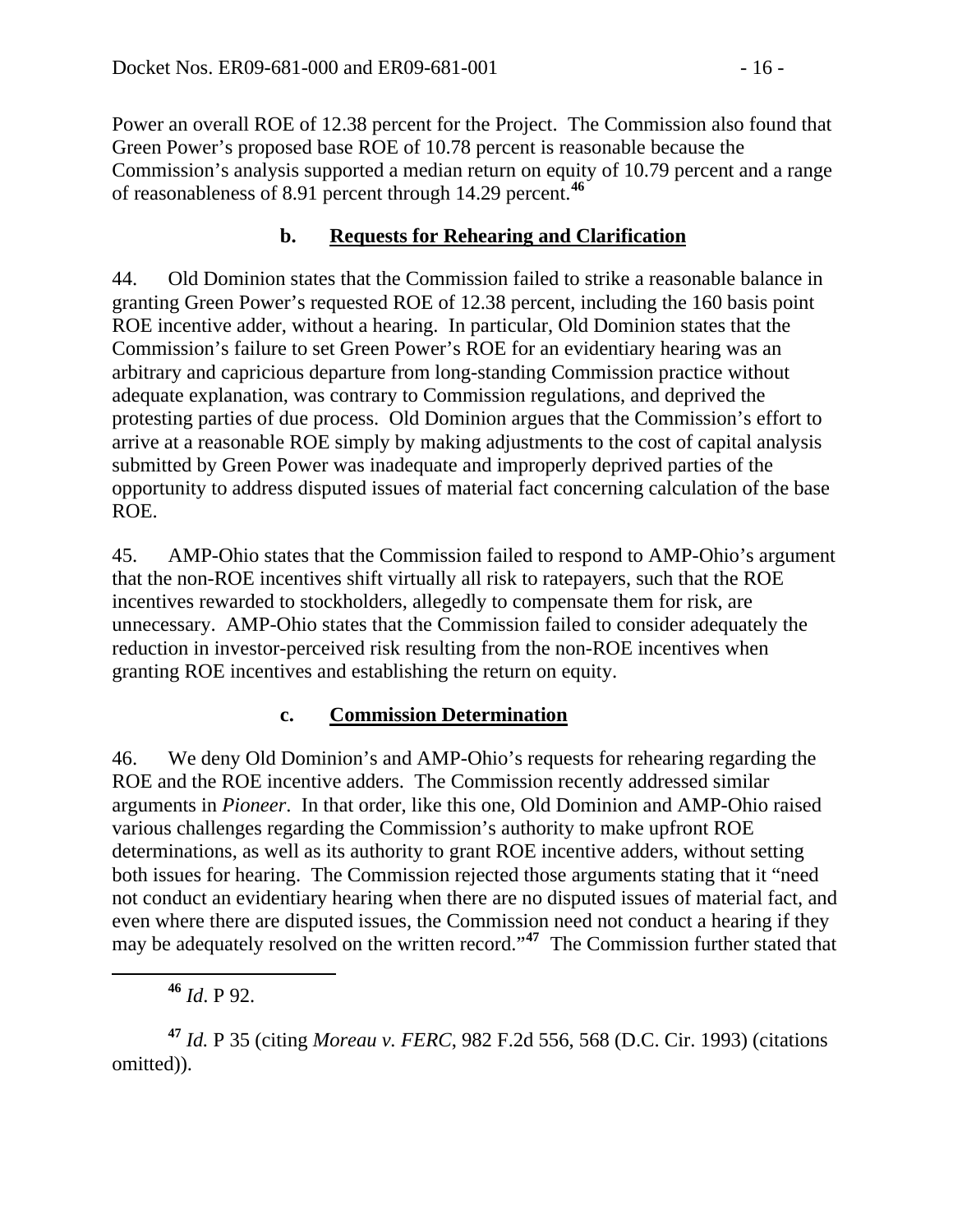"mere allegations of disputed facts are insufficient to mandate a hearing; petitioners must make an adequate proffer of evidence to support them."**<sup>48</sup>**

47. Here, as was the case in *Pioneer*, Old Dominion has not specified what issues of material fact should have been sent to hearing. As noted above, mere allegations of factual errors are not sufficient to require the Commission to set a matter for hearing. Accordingly, we reject Old Dominion's arguments that the Commission erred by not setting this case for hearing.

48. Nor are we persuaded by Old Dominion's claim that the Commission should have set Green Power's ROE for hearing, including the ROE incentive adders, because the Commission has set the proposed ROEs in other incentive cases for hearing. This argument, as discussed in *Pioneer*, ignores the fact that the Commission makes ROE determinations on a case-by-case basis and the Commission "will authorize a unique ROE appropriate to the facts and circumstances of each applicant."**[49](#page-16-0)** In this case, the Commission analyzed the specific facts of Green Power's application and determined that Green Power had justified its requested ROE. The Commission's basis for that decision is set forth in the April 10 Order and, thus, we will not restate that basis here.

49. We also deny AMP-Ohio's argument that the Commission failed to fully consider the reduction in risk associated with the non-ROE incentives. Contrary to this assertion, in the April 10 Order the Commission specifically considered the overall package of incentives and found that Green Power's Project merited ROE incentive adders in addition to the other incentives.**[50](#page-16-1)** As the Commission noted, it has in prior cases approved multiple rate incentives for particular projects.**[51](#page-16-2)** The Commission also

 **<sup>48</sup>** *Id.* (quoting *Cerro Wire & Cable Co. v. FERC*, 677 F.2d 124, 129 (D.C. Cir. 1982)). The Commission also stated that it is required to provide a trial-type hearing only if the material facts in dispute cannot be resolved on the basis of written submissions in the record. *Id.* n.73 (citing *Consumers Power Co.*, 58 FERC ¶ 61,323, at 62,045 (1992) (citing *Southern California Edison Co.*, 27 FERC ¶ 61,105, at 61,199 (1984); *Municipal Light Boards of Reading and Wakefield v. Federal Power Comm'n*, 450 F.2d 1341, 1345 (D.C. Cir. 1971), *cert. denied*, 405 U.S. 989 (1972); *Cerro Wire & Cable Co. v. FERC*, 677 F.2d 124, 135 (D.C. Cir. 1982), *order on clarification*, 59 FERC ¶ 61,276 (1992)).

<span id="page-16-0"></span>**<sup>49</sup>** *Pioneer*, 130 FERC ¶ 61,044 at P 43 (quoting Order No. 679-A, FERC Stats. & Regs. ¶ 31,236 at P 65).

**<sup>50</sup>** April 10 Order, 127 FERC ¶ 61,031 at P 88.

<span id="page-16-2"></span><span id="page-16-1"></span>**<sup>51</sup>** *Id*. (citing PATH, 122 FERC ¶ 61,188 (2008); *Southern California Edison Co.*, 121 FERC ¶ 61,168 (2007)).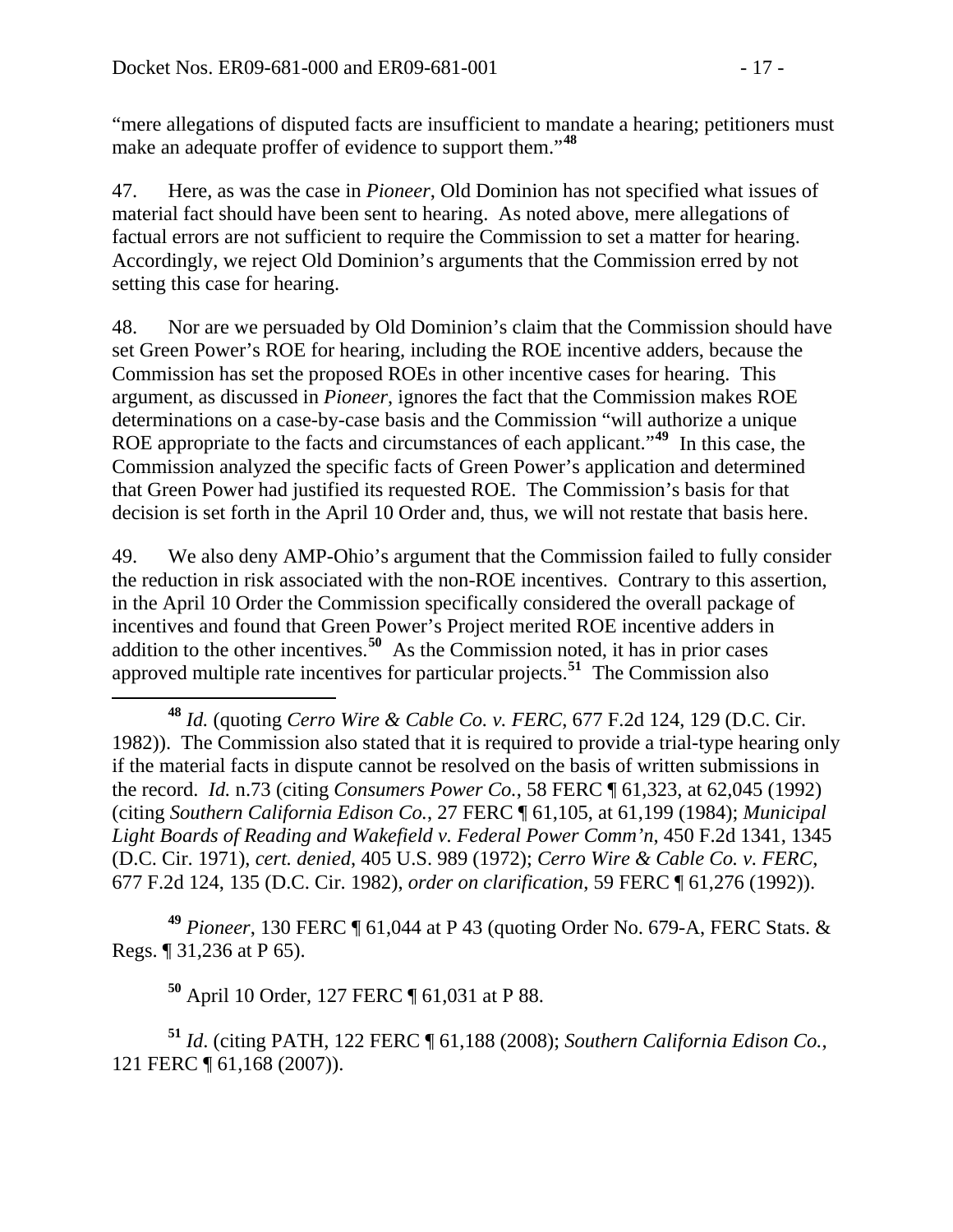explained that this is consistent with our interpretation of FPA section 219 as authorizing the Commission to approve more than one incentive rate treatment for an applicant proposing a new transmission project, as long as each incentive is justified by a showing that it satisfies the requirements of FPA section 219 and that there is a nexus between the incentives being proposed, the investment being made. As the Commission discussed in the April 10 Order, Green Power explained why it is seeking each incentive and how each is relevant to the proposed Project. Thus, the Commission correctly found that Green Power had demonstrated that the total package of incentives addresses the demonstrable risks or challenges that Green Power faces in building the Project.

50. Moreover, contrary to AMP-Ohio's claim, the ROE incentive adders were not granted for the sole purpose of minimizing Green Power's financial risk. For example, the Commission authorized the 50 basis point ROE incentive adder to encourage RTO participation and the 100 basis point ROE incentive adder to encourage the development of independent transmission-only companies.**[52](#page-17-0)** In other words, the Commission determined in the April 10 Order that each incentive serves a specific purpose, and the ROE incentive adders are appropriate notwithstanding the Commission's decision to grant other incentives, such as CWIP, abandoned plant, and certain accounting incentives.

51. Finally, as for the 10 basis point adder for the risk and challenges related to the Project, the Commission in the April 10 Order found this request to be reasonable given the level of remaining risk, explaining that given the size, scope, and cost of the Project, notwithstanding the determination to grant the CWIP, abandonment and regulatory asset incentives.**[53](#page-17-1)** We continue to find that decision to be sound and will not grant AMP-Ohio's request for rehearing.

# **5. Ability to Recover Abandoned Plant Costs**

# **a. April 10 Order**

52. In the April 10 Order, the Commission addressed concerns raised by Green Power and other parties about Green Power's ability to recover costs if the Project was abandoned for reasons beyond Green Power's control. In particular, the Commission noted that "if the Project is cancelled before it is completed, it is unclear whether Green Power will have any customers from which to recover the costs it incurred."**[54](#page-17-2)** The

<span id="page-17-1"></span>**<sup>53</sup>** *Id*. P 80-81.

<span id="page-17-2"></span>**<sup>54</sup>** *Id*. P 52.

<span id="page-17-0"></span>**<sup>52</sup>** April 10 Order, 127 FERC ¶ 61,031 at P 85-86.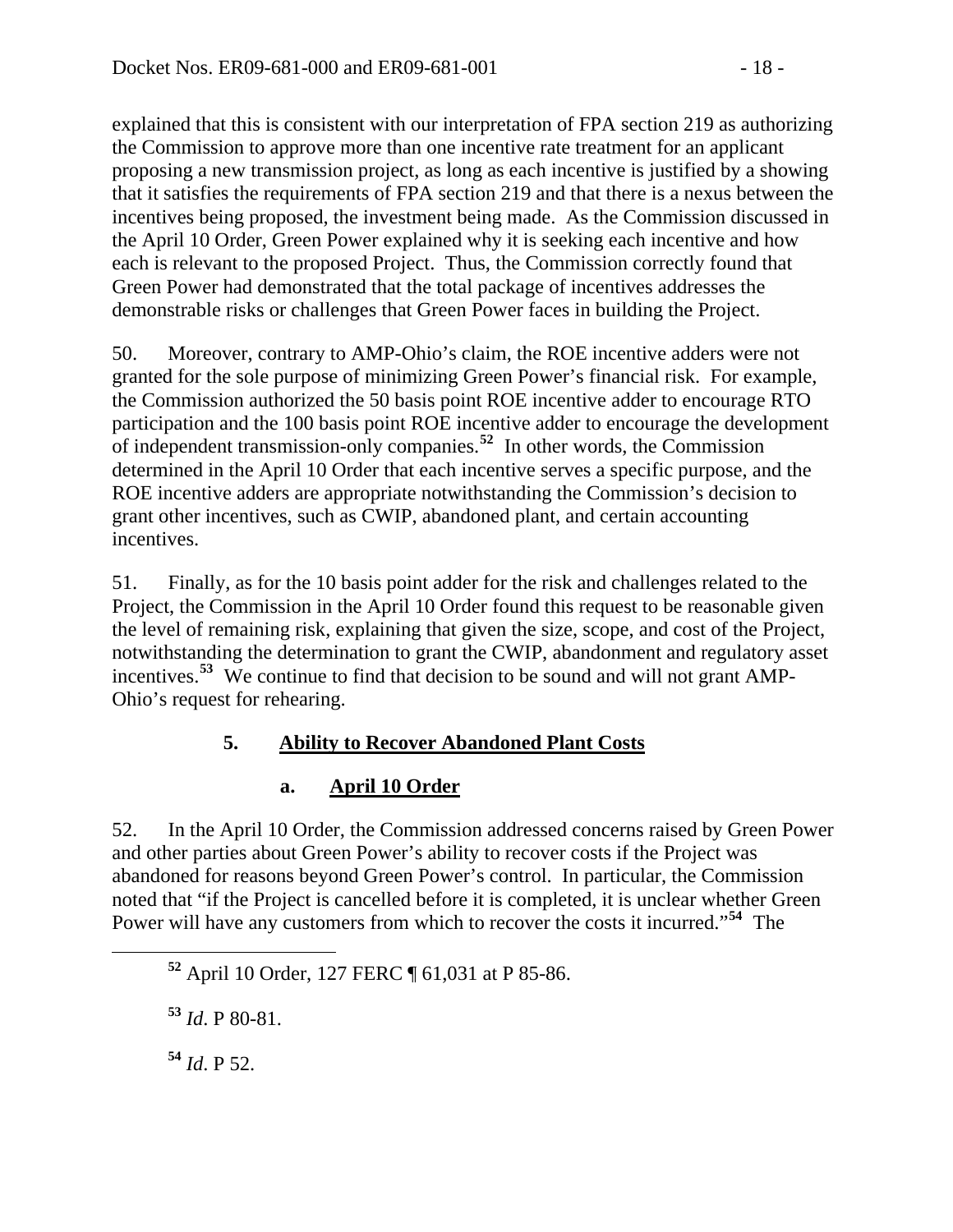Commission stated that before Green Power can recover any abandonment costs, Green Power must "make a filing under section 205 of the FPA to demonstrate that the costs were prudently incurred. Green Power must also propose in its section 205 filing a just and reasonable rate and cost allocation method to recover these costs."**<sup>55</sup>** The Commission in the April 10 Order further stated that parties could challenge any proposed allocation of costs at that time.

### **b. Requests for Rehearing and Clarification**

53. FirstEnergy and Old Dominion request that the Commission grant rehearing of the abandoned plant incentive because it appears to create an unjust and unreasonable shift of the risk of Green Power's Project from Green Power to PJM and Midwest ISO customers. FirstEnergy and Old Dominion argue that the Commission, at the very least, should condition recovery of the abandoned plant incentive on the inclusion of the Project in the PJM and Midwest ISO transmission expansion plans. Furthermore, FirstEnergy and Old Dominion state that the Commission should clarify that customers to whom Green Power proposes to allocate its costs will be given ample opportunity to challenge all aspects of Green Power's required FPA section 205 filing. Moreover, FirstEnergy and Old Dominion assert that the Commission should clarify the "reasons" that are beyond Green Power's control.

54. Alternatively, FirstEnergy and Old Dominion request that the Commission clarify that Green Power's ability to collect project abandonment costs from customers is narrowly limited to factors strictly beyond Green Power's control, and those factors do not include the Project's failure to be selected for inclusion in the Midwest ISO and/or PJM transmission expansion plans. Similarly, Alliant argues that the Commission erred by not narrowly limiting the abandoned plant incentive to factors strictly beyond Green Power's control. Alliant requests that, at a minimum, the Commission clarify that not having the Project selected for inclusion in the Midwest ISO or PJM transmission expansion plan is not a factor that is beyond Green Power's control.

55. Minnesota Agencies, Indiana Commission, and Xcel request rehearing to the extent that the April 10 Order grants Green Power recovery of costs from persons who are not customers of Green Power and never receive service from Green Power. They argue that the April 10 Order fails to adequately describe the burden of proof and mechanism for recovery of costs (including from whom the costs may be recovered) under section 205 of the FPA for the rate incentives that have been granted to Green Power under section 219 of the FPA.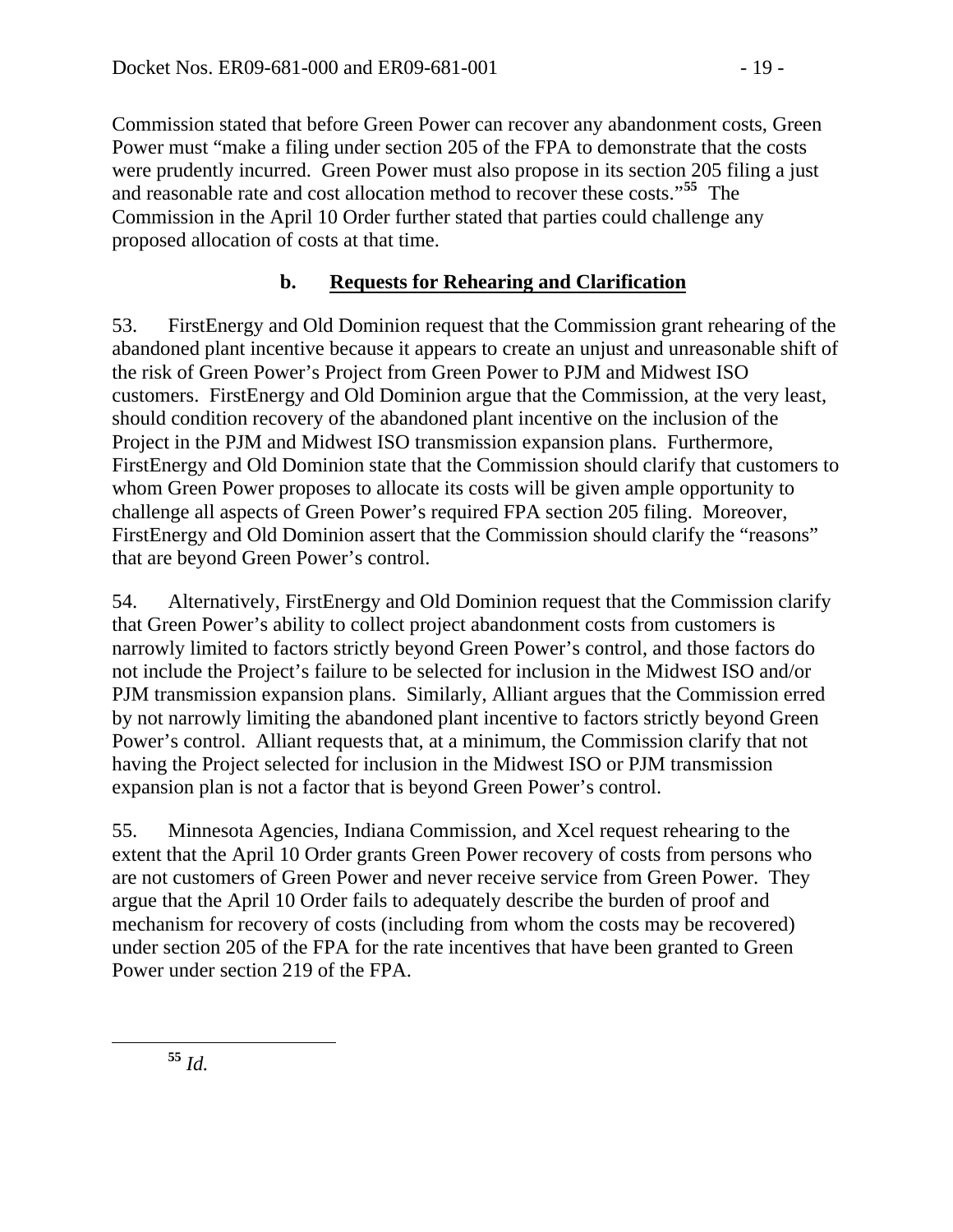#### **c. Commission Determination**

56. As the Commission noted in the April 10 Order**[56](#page-19-0)** and we reiterate here, if the Project is cancelled before it is completed, it is unclear whether Green Power will have any customers from which to recover the costs it incurred. In order for Green Power to recover any abandoned plant costs, it will have to make a section 205 filing that demonstrates that the costs were prudently incurred and that the Project was cancelled for reasons beyond its control. In addition, Green Power must also propose a just and reasonable rate and cost allocation method to recover these costs. At the time of that section 205 filing, parties will be able to challenge all aspects of Green Power's application to recover abandoned plant costs, including, but not limited to, whether it is just and reasonable to recover these costs from particular customers, whether the costs were incurred prudently, or whether the Project was abandoned for reasons beyond Green Power's control. All of these issues can be addressed if and when Green Power seeks to recover these costs and will give the parties ample opportunity to challenge any such costs or cost allocation.

57. It is also premature to determine, and we will not prejudge here, what is or is not properly considered to be beyond Green Power's control. If Green Power seeks to recover abandoned plant costs, it will have the burden of establishing whether the reason(s) that led to the abandonment were beyond its control, what costs should be recovered, and whether the costs were incurred prudently. Again, parties to that proceeding will have an opportunity to challenge Green Power's ability to recover abandoned plant costs if and when Green Power makes the required filing to recover such costs.

#### **6. Regulatory Asset Incentive**

#### **a. April 10 Order**

58. In the April 10 Order, the Commission granted Green Power's request to create an initial regulatory asset for the Project, effective April 11, 2009, and subsequent vintage year regulatory assets, effective January 1 of each year following the year in which Green Power begins recovering the initial regulatory asset. The Commission noted that this incentive would allow Green Power to defer recovery of certain costs and such deferred recovery would help addressed certain financial risks and challenges faced by Green Power.**[57](#page-19-1)**

<span id="page-19-0"></span>**<sup>56</sup>** *Id*.

<span id="page-19-1"></span>**<sup>57</sup>** *Id*. P 59.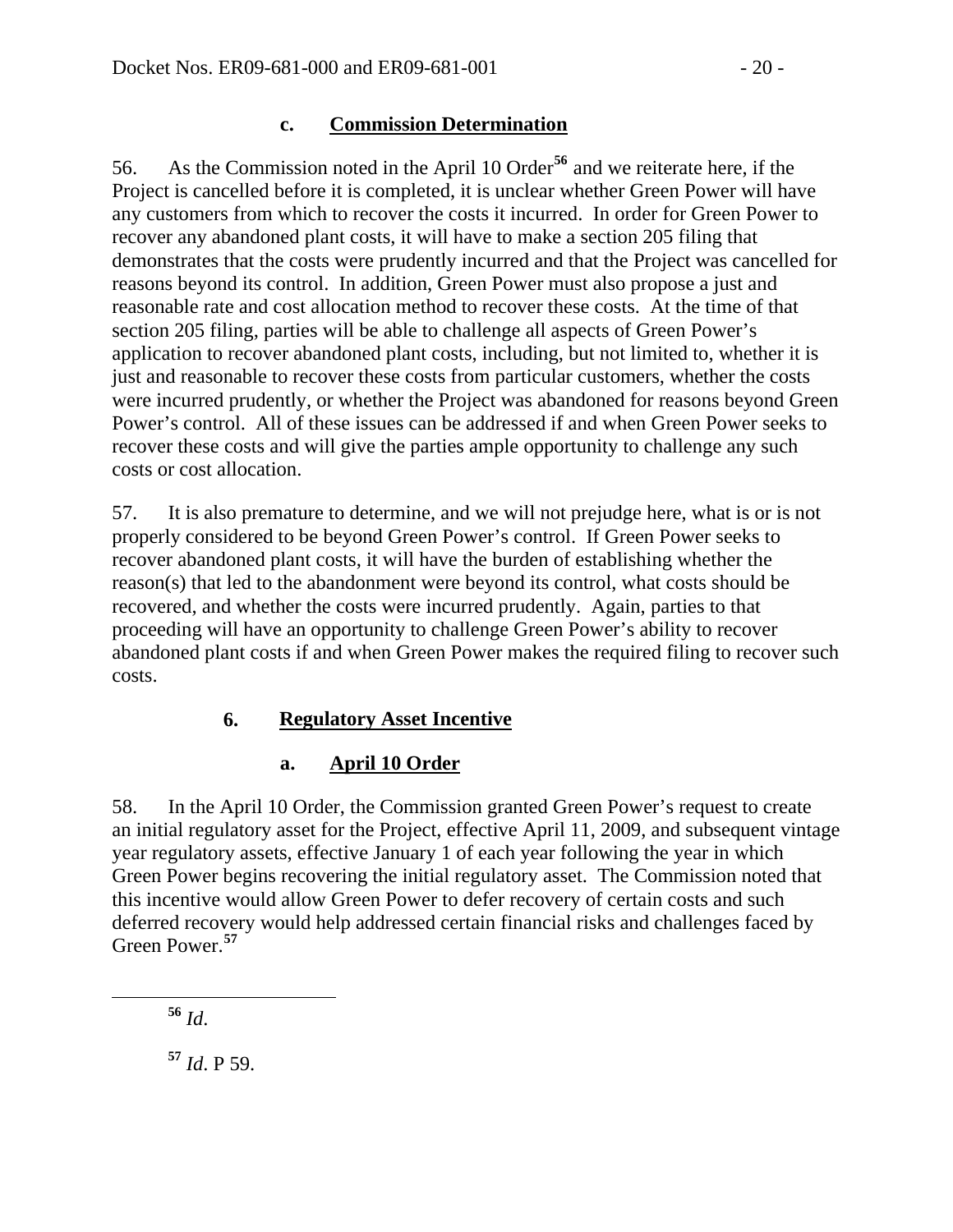59. The Commission also addressed concerns about which costs Green Power can include in the regulatory asset, including AMP-Ohio's claim that Green Power should not be able to include costs related to the creation of the Green Power partnership. The Commission stated that, "[l]ike the abandoned plant incentive, if the Project is cancelled before completion, it is unclear whether Green Power will have any customers from which to recover the costs in a regulatory asset."<sup>[58](#page-20-0)</sup> The Commission explained that Green Power "must make a section 205 filing before it starts amortizing the initial regulatory asset, as well each vintage year regulatory asset, to demonstrate that the costs included in the regulatory asset were prudently incurred and are just and reasonable."**[59](#page-20-1)** The Commission noted that parties such as AMP-Ohio could raise their concerns in this future proceeding.

### **b. Requests for Rehearing and Clarification**

60. AMP-Ohio argues that the Commission erred by not deciding whether Green Power could accumulate its partnership costs as a regulatory asset. AMP-Ohio reasserts that Green Power's partnership costs do not benefit ratepayers and, thus, should not be included in a regulatory asset. AMP-Ohio asserts that there is no need to wait for a section 205 filing.

### **c. Commission Determination**

61. We deny AMP-Ohio's request for rehearing. While AMP-Ohio requests that we decide whether Green Power's partnership costs should be included as part of its regulatory asset, that issue is not properly before us in this proceeding. As the Commission stated in the April 10 Order, any costs that Green Power seeks to recover will have to be filed as part of a section 205 filing where Green Power will have to show that its costs were prudently incurred and are just and reasonable.**[60](#page-20-2)** It is premature for us to decide that issue now when Green Power has not attempted to recover partnership costs as part of a regulatory asset and has not had the opportunity to justify the recovery of those costs.

62. AMP-Ohio has also not explained how it or its ratepayers will be harmed by waiting until Green Power makes the required section 205 filing. Parties will have an opportunity in the future proceeding to scrutinize any and all costs that Green Power may propose to include in a regulatory asset and recover from its customers. The standard

<span id="page-20-0"></span>**<sup>58</sup>** *Id.* P 61.

<span id="page-20-1"></span>**<sup>59</sup>** *Id.*

<span id="page-20-2"></span>**<sup>60</sup>** *Id*.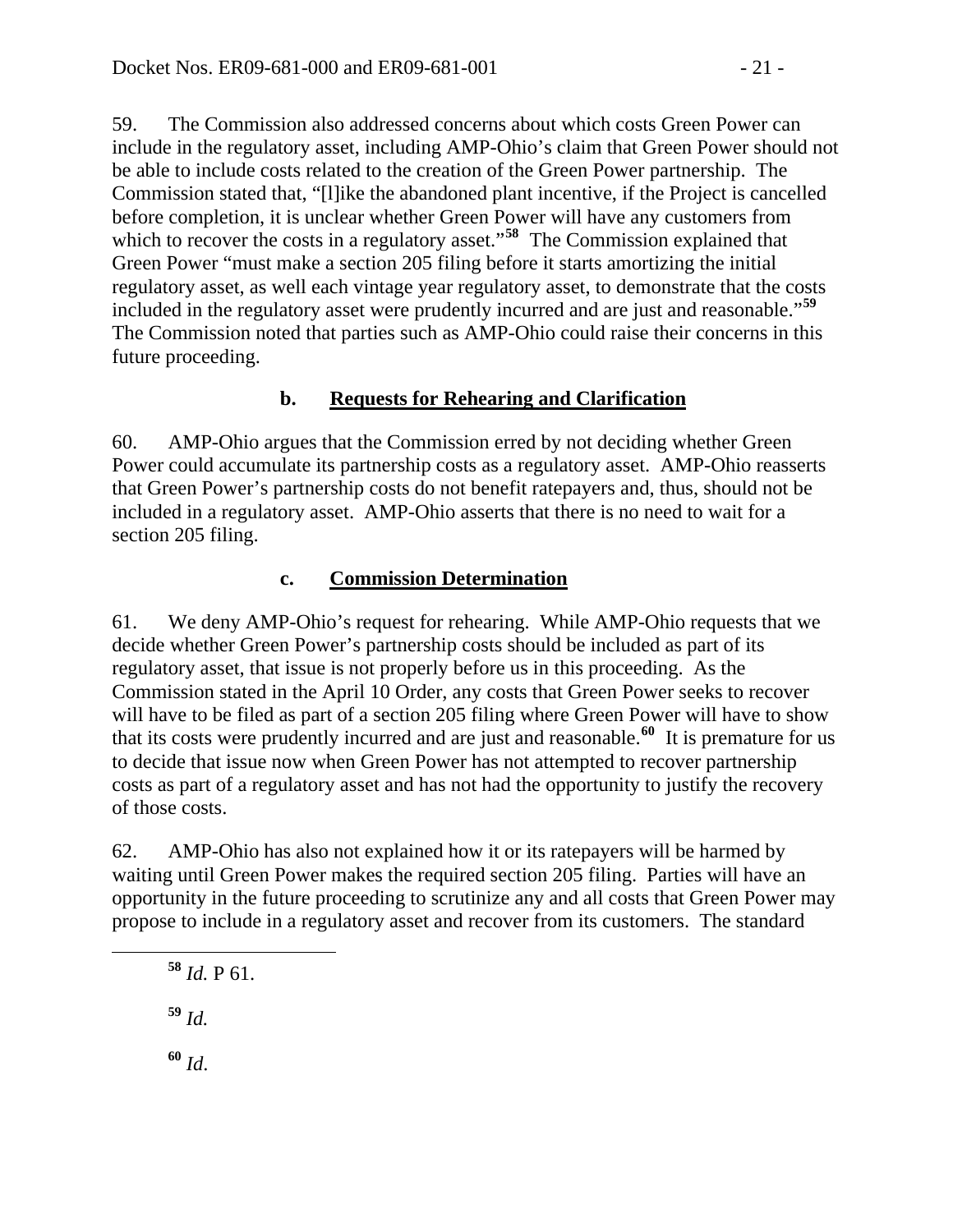under which the Commission will review those costs—whether it reviews them now or in the future—will remain the same. As noted above, if Green Power seeks to recover its partnership costs, Green Power will have to demonstrate that the costs were prudently incurred and are just and reasonable. AMP-Ohio suffers no harm by challenging those costs at that time. Accordingly, we will deny its request for rehearing.

### **C. Settlement Agreement**

#### **1. Green Power Offer of Settlement**

63. As noted above, in the April 10 Order the Commission accepted Green Power's proposed formula rate template and related implementation protocols, subject to refund, and set them for hearing and settlement judge procedures.**[61](#page-21-0)** Parties engaged in settlement judge procedures, and on February 22, 2010, Green Power filed a Settlement (Settlement) in Docket No. ER09-681-000. The Settlement is intended to resolve all issues that the Commission set for hearing in the April 10 Order. On April 13, 2010, t he settlement judge issued a report on the Sett lement.

64. The Settlement includes as attachments revised *pro forma* tariff sheets with Green Power's proposed formula rate template and the associated Protocols for implementing the formula. Among other things, the Settlement provides that the formula rate template shall include stated values for: (a) rate or return on common equity; (b) Post-Employment Benefits other than Pension (PBOP) charges; (c) extraordinary property losses; and (d) rates of depreciation and/or amortization.**[62](#page-21-1)** The Settlement also allows Green Power to recover through the formula rate template effective portions of hedges that reduce exposure to variability in interest rates and that are entered into prior to the issuance of long term debt by Green Power.**[63](#page-21-2)** The revised Protocols set up a formal review process regarding Green Power's annual projected revenue requirement and true-up updates, which includes a requirement for Green Power to make annual informational filings with the Commission.

65. The Settlement at section 4.1 states that the effective date of Green Power's proposed *pro forma* tariff sheets is deferred until Green Power meets all the conditions in

**<sup>61</sup>** *Id*. P 102.

<span id="page-21-0"></span> $\overline{a}$ 

<span id="page-21-1"></span>**<sup>62</sup>** The Settlement provides that such stated values shall not change absent a filing made pursuant to section 205 of the FPA.

<span id="page-21-2"></span>**<sup>63</sup>** The Settlement requires Green Power to make a section 205 filing before it can recover costs related to any other types of hedges.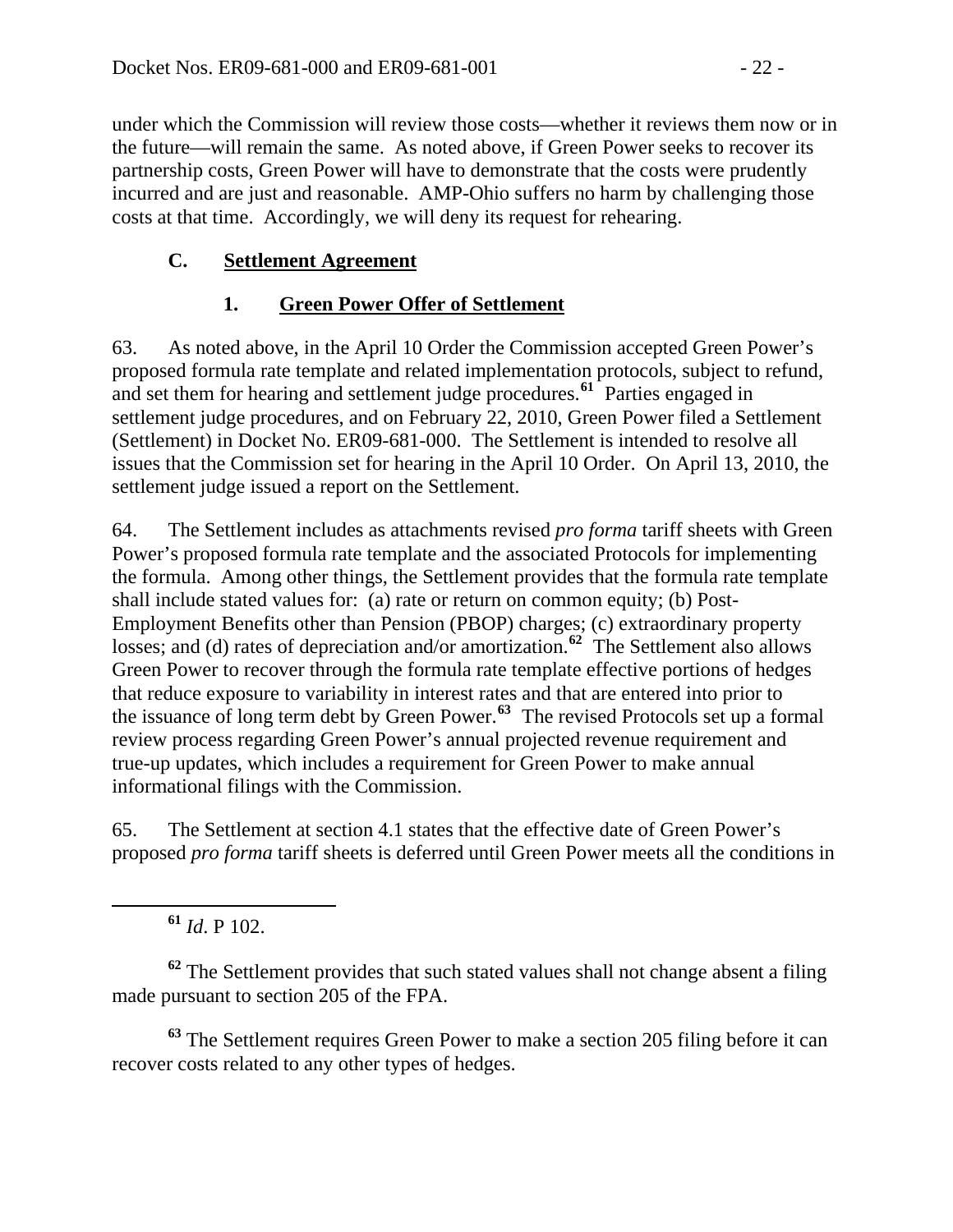the April 10 Order, including but not limited to the condition that the Project is approved by a Commission-approved regional transmission planning process.

66. The Settlement at section 4.5 states that the Commission shall apply the "just and reasonable" standard of review rather than the "public interest" standard of review when acting on proposed modifications to the Settlement or the *pro forma* tariff sheets submitted as part of the Settlement. Changes to the tariff sheets proposed by a non-party or by the Commission acting *sua sponte* shall also be subject to the "just and reasonable" standard of review.

### **2. Comments**

67. Commission Trial Staff (Staff), Wisconsin Commission and Xcel submitted initial comments to the Settlement. Staff, Green Power, and Xcel submitted reply comments.

68. Staff contends that the Settlement represents a reasonable resolution of the issues in this proceeding, produces a formula rate that is more transparent and understandable, and includes Protocols that provide customers with more information and better procedural safeguards than Green Power's initial filing.

69. Wisconsin Commission objects to the Settlement insofar as the Settlement may be construed as resolving by settlement the issues that Wisconsin Commission raised in its request for rehearing of the April 10 Order. In particular, Wisconsin Commission notes that in its request for rehearing, it argues that the Commission did not explain why the ordering paragraphs explicitly require the Project be approved by a Commissionapproved regional transmission planning process but do not explicitly state that Green Power must also obtain approval from state commissions and siting authorities. Wisconsin Commission, consequently, also disagrees with the legal sufficiency of language in section 4.1 of the Settlement, which also requires approval by a Commissionapproved regional transmission planning process but does not explicitly provide that state commissions and siting authorities must also approve the Project.

70. Xcel states that it is submitting comments to reiterate the provision at section 1.8 of the Settlement, which provides that nothing in the Settlement is intended to resolve or otherwise affect pending requests for rehearing of issues not set form hearing in the April 10 Order. Xcel also states that Green Power should remove from the proposed Protocols any references to Midwest ISO because the formula rate template and the Protocols will be part of a stand-alone Green Power open access transmission tariff.

71. In their reply comments, Staff and Green Power agree with Wisconsin Commission and Xcel that the Settlement does not affect any pending requests for rehearing. Staff and Green Power note, as Xcel did in its comments, that the Settlement at section 1.8 states, "Nothing in this Settlement is intended to resolve or otherwise affect pending requests for rehearing of issues not set for hearing in the [April 10] Order."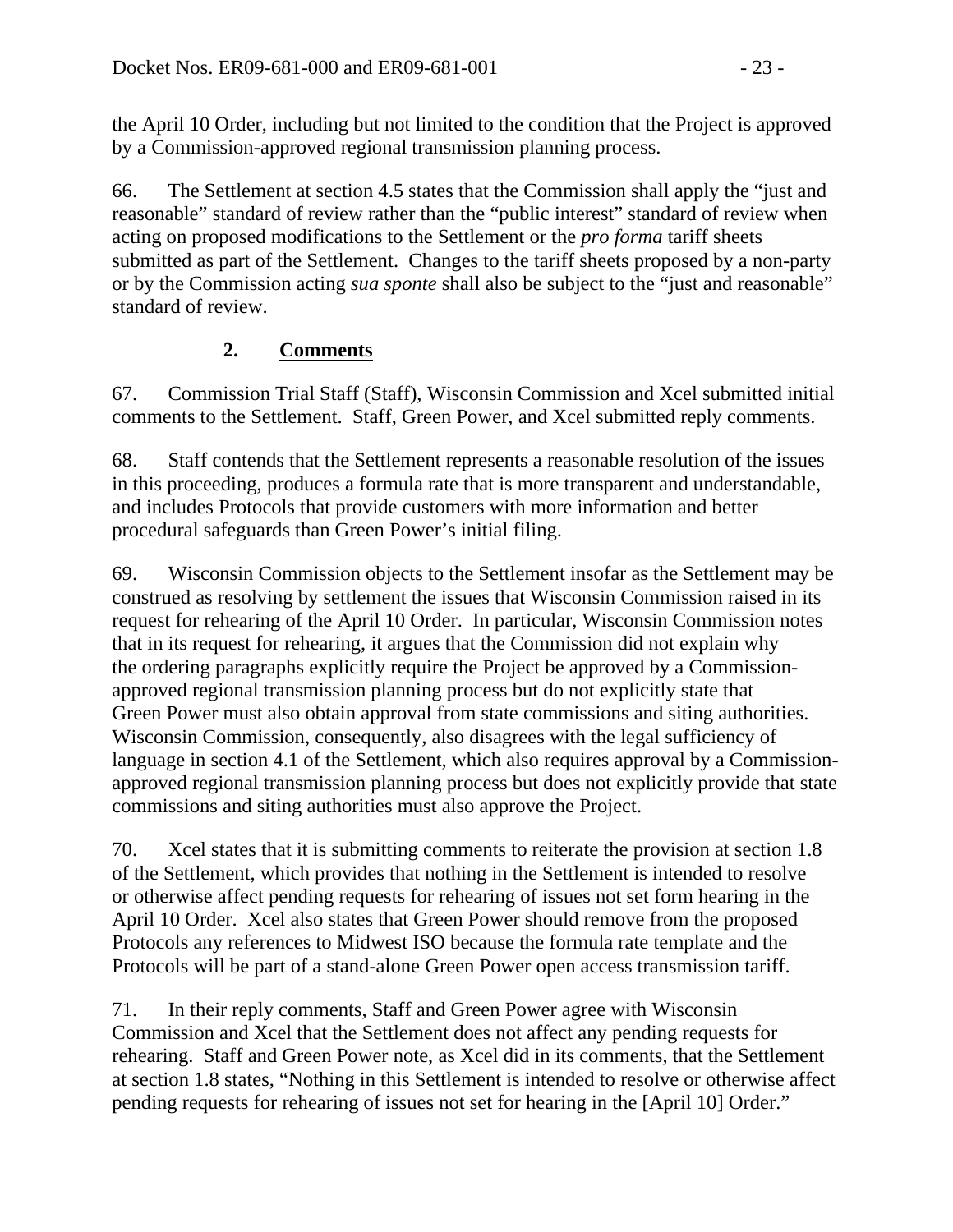72. In response to Wisconsin Commission's concern that section 4.1 of the Settlement does not explicitly mention approval by state commissions and siting authorities, Green Power states that the Settlement at section 3.5 explicitly preserves state authority and does not pre-judge issues related to Green Power or the Project that come before a state commission.**[64](#page-23-0)**

73. Both Staff and Green Power disagree with Xcel's request that the proposed Protocols be revised to remove any reference to Midwest ISO. They note that Green Power has expressed its intention to place the Project under the operational control of an RTO. Staff and Green Power also argue that Xcel's concern is premature because Green Power must make a filing under section 205 of the FPA before any tariff sheets can take effect.

74. In response to Staff's and Green Power's reply comments, Xcel argues that even if Green Power intends to place the Project under the control of an RTO, the proposed tariff sheets should not reference only a single RTO (i.e., Midwest ISO) because the Settlement explicitly allows inclusion of the formula rate template and Protocols in one *or more* RTO tariffs.**[65](#page-23-1)** Xcel further asserts that the template and Protocol tariff sheets should be internally consistent in that neither should be designated as specific RTO tariff.

# **3. Commission Determination**

75. We will approve the Settlement and related *pro forma* tariff sheets, subject to the conditions in the April 10 Order. Wisconsin Power and Xcel do not oppose the substance of the Settlement (i.e., the changes related to the formula rate template and Protocols that the Commission set for hearing) and do not raise any genuine issues of material fact. We agree with Staff that the Settlement is a reasonable resolution of the issues set for hearing, produces a formula rate that is more transparent and understandable, and includes Protocols that provide customers with more information and better procedural safeguards than what Green Power initially proposed.

Nothing in the Offer of Settlement, Protocols or related documents shall be construed as in any way prejudging, or in any way pre-approval of, this or any issues related to Green Power Express that may come before a state commission, including but not limited to such matters as siting, certifications of public convenience and necessity, and/or the merits of the project itself or any part thereof.

<span id="page-23-1"></span>**<sup>65</sup>** Xcel Reply Comments at 2 (citing section 4.1 of the Settlement) (emphasis added).

<span id="page-23-0"></span>**<sup>64</sup>** The Settlement at section 3.5 states: